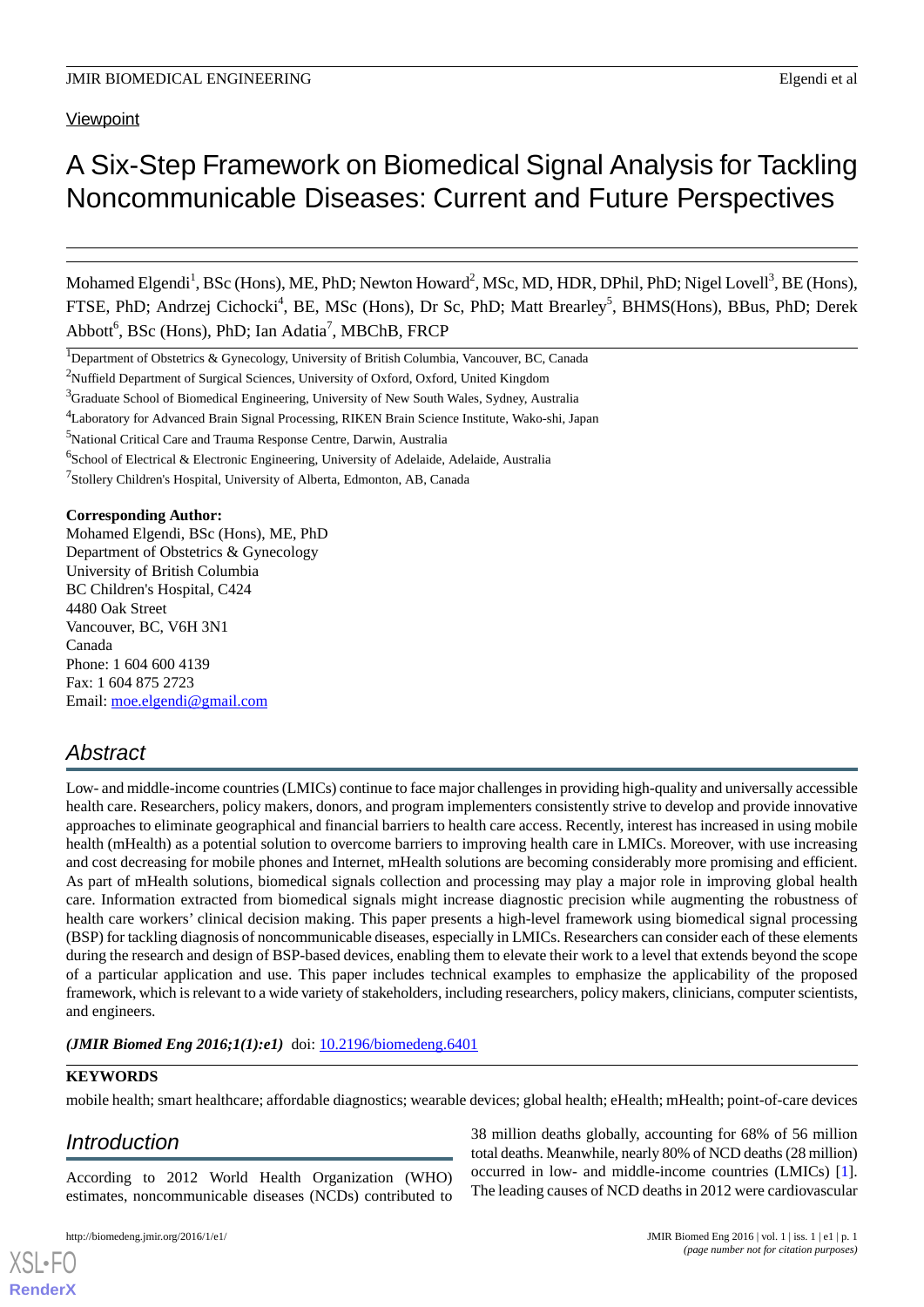diseases (17.5 million deaths, or 46% of all NCD deaths), cancers (8.2 million, or 22% of all NCD deaths), and respiratory diseases, including asthma and chronic obstructive pulmonary disease (4.0 million) [[1\]](#page-10-0). NCDs also include mental and neurological disorders, such as Alzheimer's disease and dementia. By 2050, the WHO expects that 115 million people will have Alzheimer's disease [[1\]](#page-10-0).

Biomedical signals always accompany the physiological processes of the human body altered by NCDs, and these signals can reflect the nature and degree of the change. Subjects with NCDs present physiological parameters that differ from those of healthy subjects. If we can analyze these signals and detect their morphologies, we may be able to predict, prevent, and treat NCDs at earlier stages. With recent advances in sensors, machine learning, and mobile technologies, biomedical signals offer practical solutions to tackle NCDs, especially in LMICs.

Biomedical signal analysis represents a significant visualization and interpretation method for detecting, storing, transmitting, analyzing, and displaying valuable information, thus allowing scientists and physicians to obtain quantitative measurements to support scientific hypotheses and medical diagnoses. Various approaches have been and are being applied across multiple scientific disciplines as well as in the health care industry. Interest is increasing in using mobile health (mHealth) to overcome barriers of access to appropriate health care globally (especially in LMICs) and to increase diagnostic accuracy [[2](#page-10-1)[,3\]](#page-10-2).

Ultimately, researchers seek to extract meaningful data that can be used to create biomedical signal processing (BSP)-based point-of-care (POC) technologies and to assist in the prediction and diagnosis of diseases. In turn, this knowledge would support health care practitioners and researchers in developing and instituting therapies earlier in the course of disease when they may be most effective. However, scalability and affordability are important factors when it comes to scientific research and medical diagnoses. Without addressing these two considerations, valuable learning and applications may become impossible and impractical.

In the proposed BSP-based framework, we discuss six essential steps that guide scientists from scientific hypotheses and analysis to practical application: simplicity, mining, connecting, reliability, affordability, and scalability (SMCRAS). When considering each of these elements during the research and design of BSP-based devices, researchers are able to extend their work beyond the scope of local application and use.

To our knowledge, this is the first paper of its kind to elucidate a framework for BSP-based POC devices. In 2014, researchers recently began to propose and discuss the idea that biomedical engineering can improve global health [\[2](#page-10-1)]. In 2015, researchers also suggested a framework for POC devices, without BSP, based only on affordability [\[3\]](#page-10-2), which is one element of our framework.

Specific technical examples will be discussed using four recent BSP-based case studies in order to illustrate real-world applications for the proposed framework, including how it will aid in the development of global health care BSP-based technologies.

 $XS$ -FO **[RenderX](http://www.renderx.com/)**

## *Overview*

The nature of a biomedical signal is like any other: it is information bearing. Signals play a major role in our daily communication whether they be verbal, social, mental, or physical. Measuring a biomedical signal from a certain body part reveals the state of that specific part as well as the whole body. Like any communication system, there is a sender, receiver, and medium through which the signal is sent. With current technological advances (science, computers, etc), we can use algorithms to detect abnormalities and understand the information from the sender (ie, body part or organ). It is becoming increasingly common to use mobile phones to log biomedical signals, thus assisting physicians and health care practitioners in their decisions related to disease prediction, diagnosis, and treatment.

Nonetheless, there remain many challenges in collecting data from mobile devices, such as inconsistent measurement, unreliable signal quality and training, limited computational resources, finite power, time constraints for clinical staff, varying user interface designs, and uncontrolled environments. The guiding principles proposed in this paper address these challenges and create a framework for developing BSP algorithms that can be used for disease classification and prediction. We propose six main objectives: (1) aim for simplicity, (2) mine through noise based on information detection theory, (3) reveal hidden connections, (4) assess robustness, (5) plan for scalability, and (6) strive for affordability.

### **Simplicity**

Einstein famously said, "Any intelligent fool can make things bigger and more complex. It takes a touch of genius and a lot of courage to move in the opposite direction." Simplicity is particularly effective when it comes to mobile computation. Simple methods that achieve high detection accuracy require less storage and power while remaining more suitable for wireless and online processing [\[4\]](#page-10-3). For example, [Figure 1](#page-2-0) shows two algorithms that both detect QRS complexes in electrocardiogram (ECG) signals [\[5](#page-10-4)[,6](#page-10-5)]. One algorithm is simpler than the other, and it requires fewer execution steps, thus lowering the complexity.

BSP-based POC devices collect biomedical signals wirelessly (or wired) and send them to a central monitoring station using Global System for Mobile communications (GSM) or Internet for further analysis  $[7,8]$  $[7,8]$ . In such cases, some analyses are executed locally on the POC device before transmission; however, this process is not always recommended as the transmission can consume more power than the ECG analysis itself [[9](#page-10-8)].

Undoubtedly, it is essential that any algorithm used for real-time analysis retain simplicity so long as this simplicity does not decrease accuracy significantly. The simpler the algorithm, the faster it will be in processing large-scaled biomedical signals; it also will consume less power in battery-operated POC devices [[4\]](#page-10-3). For example, [Figure 1](#page-2-0) shows that the simple method is more sensitive and specific while outperforming the complex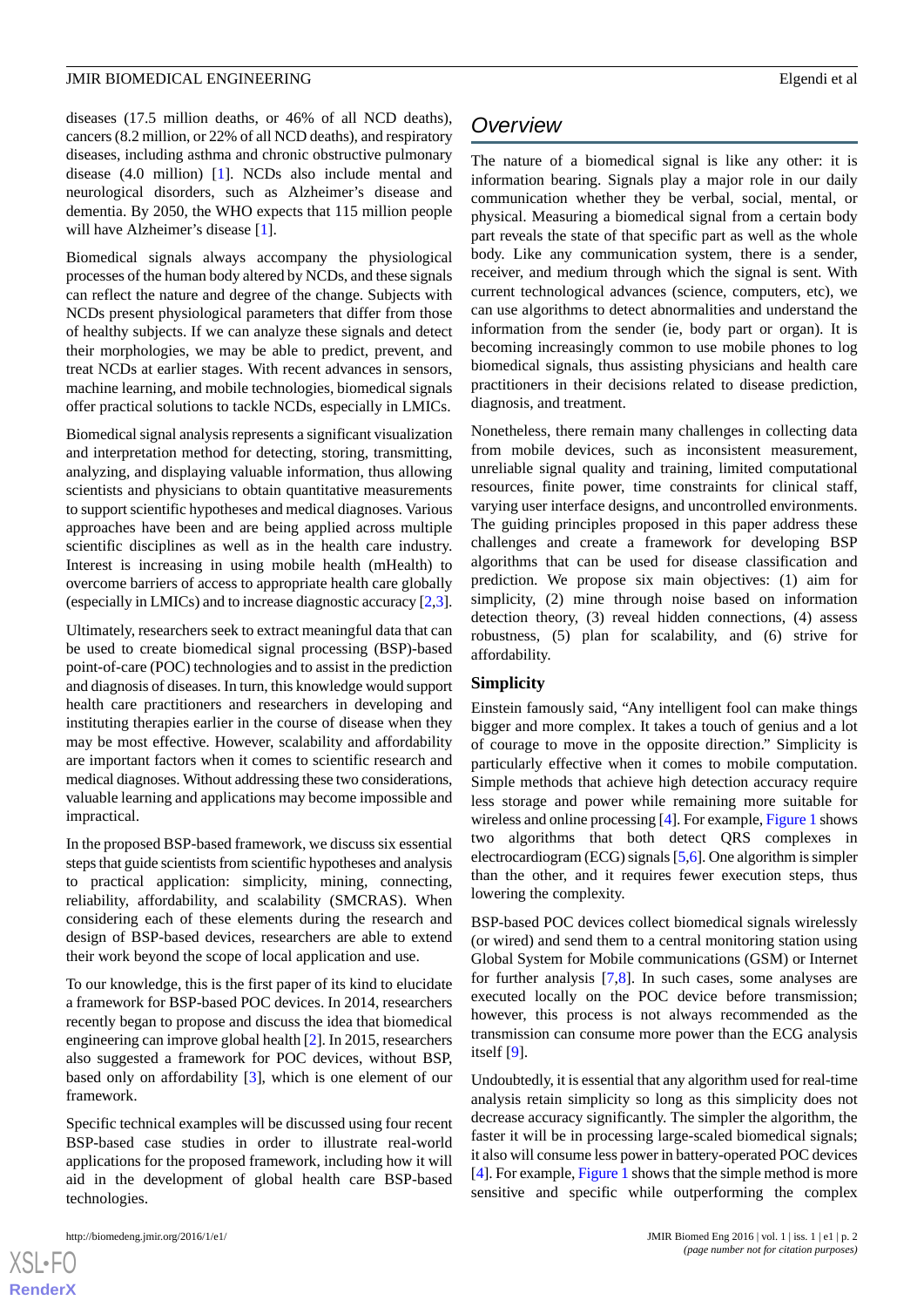approach. The data reliability are discussed in detail in the "Reliability" section.

Note that there can be a trade-off between algorithm simplicity and accuracy. At times, a more complex algorithm can achieve higher accuracy than a simple algorithm. However, the aim is to develop a simpler algorithm that can achieve the same or even higher accuracy than the complex algorithm. There is currently an unmet need to develop relatively simple but reliable and accurate algorithms for tackling large data [\[10](#page-10-9)]. In terms of time, application, and long-term use, it will be beneficial to investigate NCDs, global health care issues, and BSP-based POC devices using simple but efficient algorithms.

<span id="page-2-0"></span>Figure 1. Comparison between simple and complex QRS detectors for ECG signal analysis (SE=sensitivity; +P=positive predicitivity; simple QRS detector refers to Elgendi's algorithm [\[5\]](#page-10-4); complex QRS detector refers to Pan-Tompkins algorithm [\[6](#page-10-5)]). Here, N/A stands for Not Applicable.



## **Mining**

The extraction of the most informative patterns in a given dataset is commonly referred to using different terms depending on the study field (eg, data mining is used as information/knowledge extraction, information/knowledge discovery, information/knowledge harvesting, or data analysis/processing) [[11\]](#page-10-10). "Data mining" is typically the term of preference used by biomedical engineers and computer scientists. In this paper, we refer to the "mining" step as a combination of filtering and feature extraction phases.

When mining noisy biomedical signals, it can be tempting to give up before obtaining an informative waveform. Many studies in the literature used filters to clean the signal on the waveform's account; in other words, we need to filter the signal with techniques that help us preserve the main waveforms of the processed signal, which hold valuable data and information.

When it comes to mining data collected from BSP-based POC devices, the data are very noisy (as mentioned in the Overview section). The accurate detection of the main waveforms within the biomedical signal will increase the accuracy of disease diagnosis and prediction. [Figure 2](#page-3-0) demonstrates that a mining algorithm was able to successfully demarcate the first (S1) and second (S2) heart sounds, outperforming other mining algorithms (compare [b-e] in [Figure 2](#page-3-0)). For example, if we apply fixed thresholds to the output of the mining algorithms shown in [Figure 2](#page-3-0), the S1 events would not be detected as they have lower amplitudes compared to S2 events, and therefore, the overall detection rate will decrease [[11\]](#page-10-10).

It is critical to provide health care workers with feedback on the quality of the data collected in order to allow a real-time recollection of biomedical signals if needed. Therefore, signal quality assessment algorithms are necessary to distinguish between signals that are clinically acceptable and those that are uninformative. The user can be informed in real time accordingly.

**[RenderX](http://www.renderx.com/)**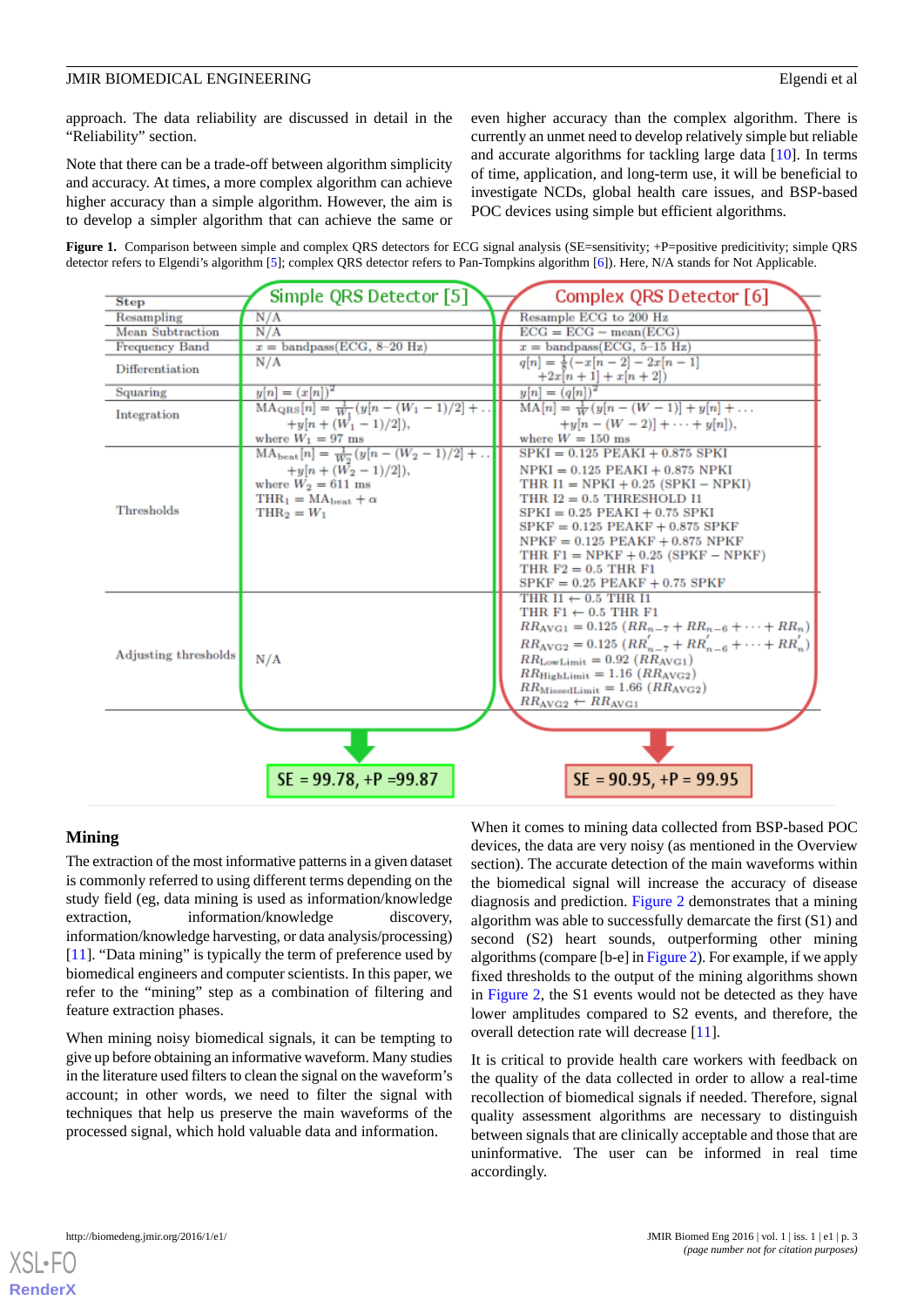<span id="page-3-0"></span>Figure 2. Example of mining heart sounds: (a) Original heart sound signal from a subject with mean pulmonary arterial pressure of 20 mmHg, (b) Mining using second-order Shannon energy of D5 wavelet, (c) Mining using 2nd-order Shannon energy of D6 wavelet, (d) Mining using 3rd-order Shannon energy, (e) Mining using wavelet approximation A6, (f) Mining using two moving averages, black and purple dotted lines, to generate blocks of interest. Here, S1 refers to the first heart sound while S2 refers to the second heart sound.

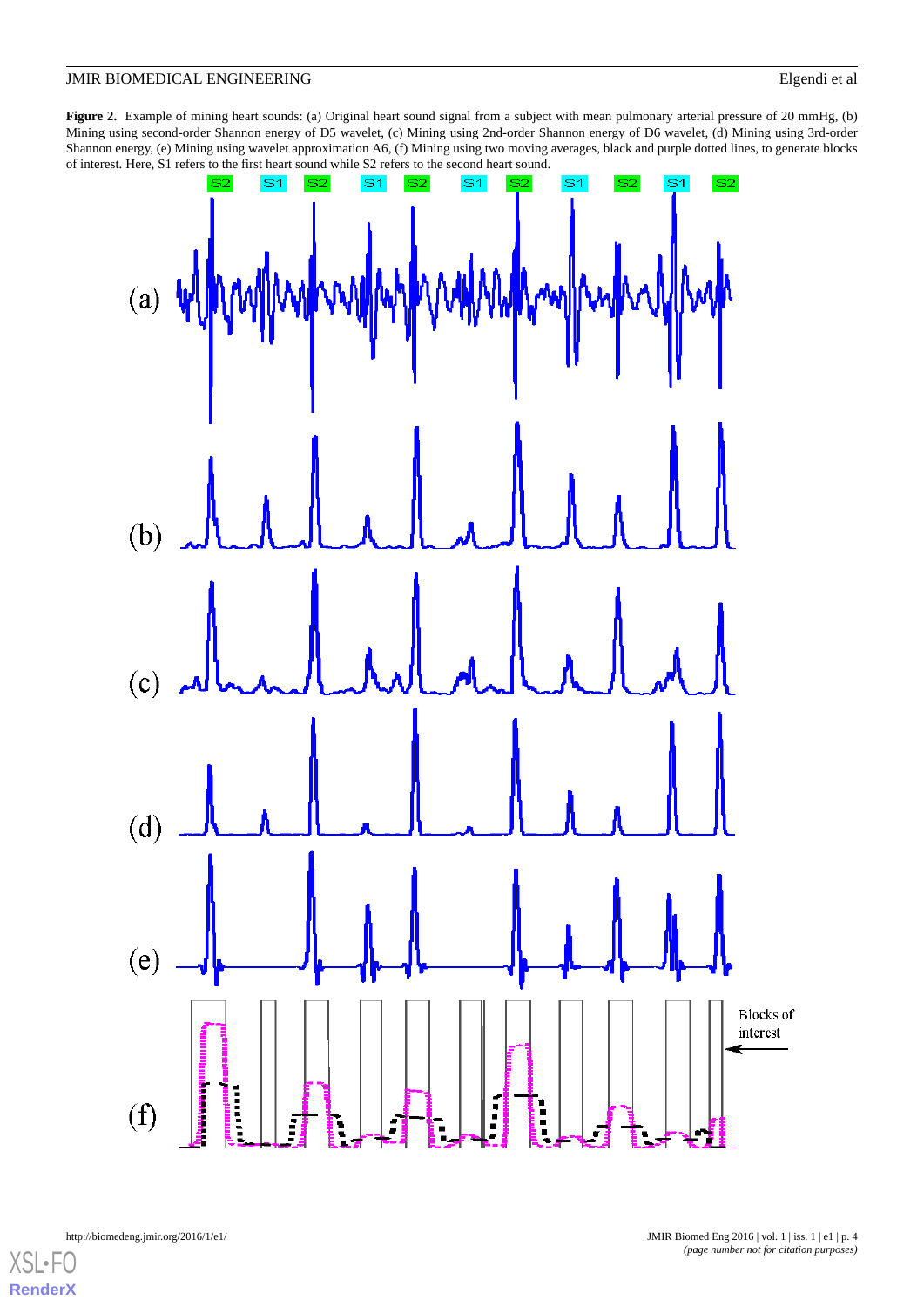## **Connecting**

To reveal relationships that would otherwise remain hidden, it is imperative to extract multiple features from biomedical signals and find correlations/causalities between these features for abnormality (disease of interest). For example, [Figure 3](#page-4-0) shows the extraction of relative power features (f1, f2, f3) in three nonoverlapping frequency bands (4-10 Hz, 10-20 Hz, and 20-30 Hz) in healthy and subjects with Alzheimer's disease (AD) [[12](#page-10-11)[,13](#page-11-0)]. It is clear that the relative power of the first frequency band, 4-10 Hz, is associated with AD compared to the 10-20 Hz and 20-30 Hz bands [\[12](#page-10-11)[,13](#page-11-0)]. The AD subject had a higher relative power in the 4-10 Hz, while the healthy subject had a lower relative power over the same frequency band. [Figure 3](#page-4-0) uses topoplots of electroencephalography (EEG) signals. These topoplots are generated using the PyMVPA free software [[14\]](#page-11-1).

There are several important features to investigate first when analyzing the statistical and deterministic properties of biomedical signals: kurtosis, skewness, energy, entropy, line length/curve length, minima/maxima, activity (1st Hjorth parameter), mobility (2nd Hjorth parameter), complexity (3rd Hjorth parameter), root mean square amplitude, zero crossings, and relative power.

The features extracted from biomedical signals and correlated with an NCD are used as biomarkers. Once the biomarkers are tested rigorously, we can either train practitioners to identify them, or we can develop machine-learning algorithms to identify and report them automatically to the user.

<span id="page-4-0"></span>**Figure 3.** Connecting hidden relationship between frequency bands and early diagnosis of patients with Alzheimer's: (a) Topoplot of EEG signals in a healthy subject, (b) Topoplot of EEG signals in a patient with Alzheimer's (color scale from blue to red represents the relative EEG power value from 0-1 respectively).



## **Reliability**

[XSL](http://www.w3.org/Style/XSL)•FO **[RenderX](http://www.renderx.com/)**

As said, "Simplicity is a prerequisite for reliability." Thus, the simplicity step cannot be achieved unless reliability is also achieved. Simplicity goes hand-in-hand with reliability and must be established in conjunction with simplicity.

After applying the *simplicity, mining,* and *connecting* steps, the accuracy of the developed solution needs to be verified. This assessment is needed to check if the algorithm/device meets current international standards. Moreover, it is important that the BSP-based POC solution performs as well as the current diagnostic tools, if not even better.

The reliability of a BSP-based algorithm is mainly assessed using four distinct results: true positives, true negatives, false positives, and false negatives. Based on these four results, several statistical measures can be used to assess reliability of simple algorithms, such as sensitivity, specificity, and positive predictivity.

Quality control needs to be implemented in order to detect and prevent errors before deployment of the BSP-based POC device. It is worthy to note that BSP-based sensors typically undergo quality control and risk management reviews during the manufacturing process. Beyond this, device quality needs to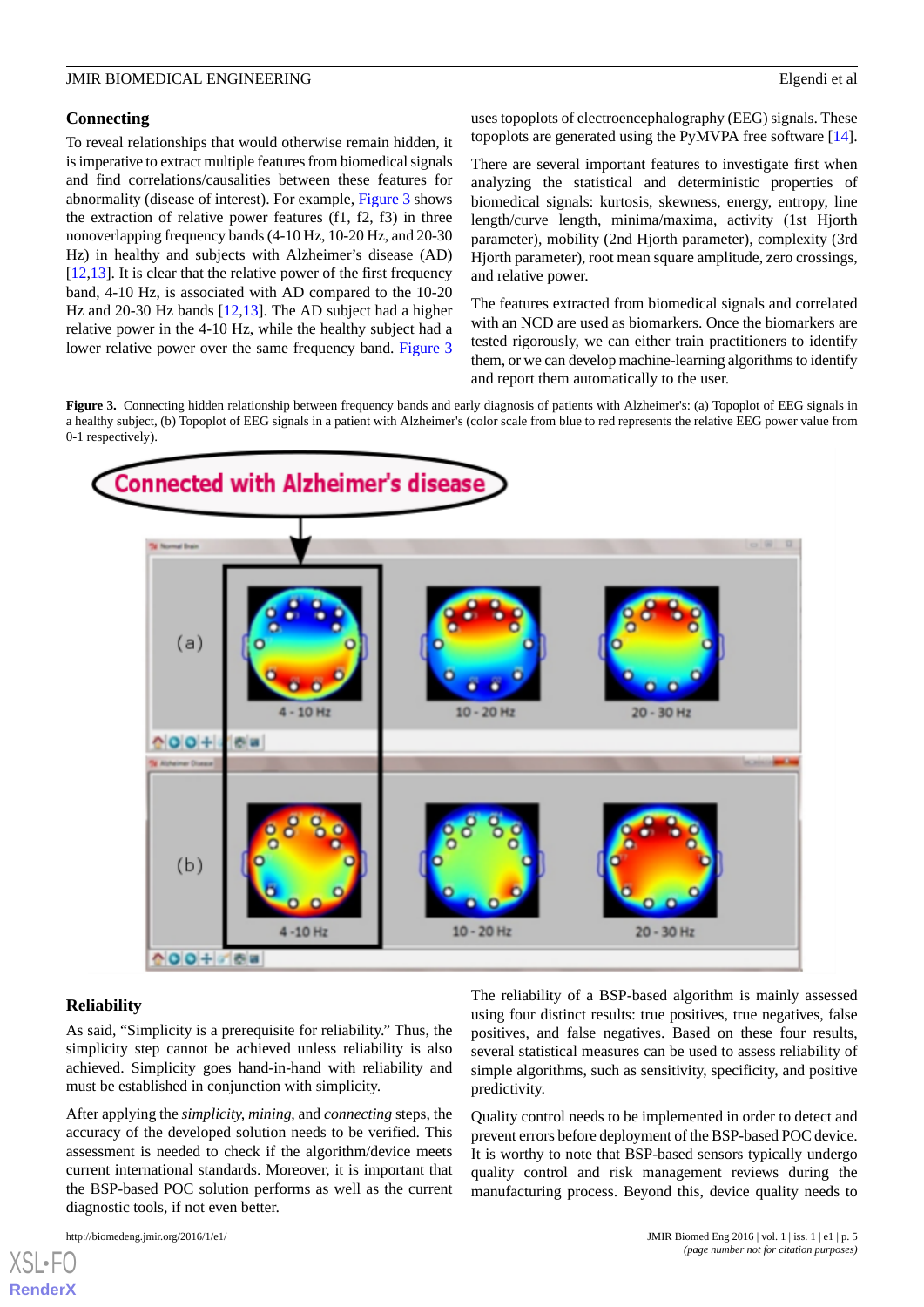also be assessed by the initial health care professional using the device to ensure it is appropriate for the intended purpose, before mass usage. Moreover, the systematic management of the device quality and reliability needs to be maintained through institution policies and procedures, user training, evaluation of these procedures and policies, and an overall evaluation of these components on a regular basis to ensure and maintain reliability and quality.

#### **Affordability**

The difference in health care quality between high-income and low-income countries primarily results from the lack of trained health care professionals, poor infrastructure, limited physical accessibility to health care, and the relative cost of health care delivery. As mobile broadband network penetration has reached 89% in LMICs, the use of mobile devices has increased to collect biomedical signals to address some of the NCD challenges. This increase allows for the easy conversion of mobile phones into BSP-based POC devices. Sensors, which are low-cost items, can be hooked into these mobile devices to collect the needed biomedical signals.

Affordability also applies to high-income developed countries because they are increasingly facing shortages of funds and health care professionals.

Once an affordable BSP-based POC device has been implemented, it is important to continue exploring alternative affordable methods to ensure utilization of the most cost-efficient option. For example, instead of using ECG to detect heart rate variability, we could use photoplethysmogram (PPG) signals. We also can create an inexpensive solution, such as a digital stethoscope.

The use of BSP-based POC devices, including wearable sensors, as diagnostic tool is a feasible and affordable way to reach larger populations for improved health care outcomes. In developed countries, BSP-based POC devices are already being used by affluent populations (eg, heart rate monitoring using wearable watches and mobile phones). Most of the current apps focus on heart rate monitoring and number of steps walked in a day; we can predict that the same technology can be modified and used to tackle more serious problems, such as diagnosis of NCDs. In rural/remote areas and developing countries, there is a paradigm shift towards using devices related to affordable global health care for both preventative, diagnostic, and treatment purposes using smart and mobile technology. The proposed framework therefore blends well with this paradigm shift and seeks to help address current needs in rural/remote areas and in developing and developed countries with vulnerable populations [[3\]](#page-10-2).

#### **Scalability**

It is intuitive to think that simplicity ensures scalability for both algorithm development and BSP-based POC device use (ie, simpler algorithms require less processing time and simpler devices are more likely to be used by nonspecialized individuals; therefore, scalability is a certainty). This assumption is partially correct and accounts for only part of the meaning of scalability here. For example, simple algorithms/devices can be patient-specific or environment-specific (ie, the simplicity of

the algorithm can be applied to a specific patient subset in a specific environment). Scalability shifts disease diagnosis to the community level by developing simpler algorithms/devices that can be used outside a formal clinic setting and on different patient subsets.

Scalability ties the previous four elements of the framework together for the purpose of mass implementation of technology into the real world. Moreover, scalability must include a user-friendly approach with clear directive instructions. In developing algorithms/solutions, it is essential that they have the capacity to be used with different applications and devices. For instance, we need to provide algorithms that can work with different sampling frequencies and not require an adjustment for a particular sampling frequency or parameter and condition. When reaching this final step of the framework, we begin to reap the benefits of knowledge sharing, having reached the point where we can impact global health outcomes meaningfully.

Successful scalability occurs when users with limited experience/knowledge are able to use the provided BSP-based mHealth technologies successfully in real time with minimal complications and in multiple environments (eg, in a clinical setting, offsite in remote areas, in a patient's home community, on-the-go in areas of need).

## *Four Noncommunicable Disease Case Studies Related to Biomedical Signal Processing*

## **Case I: Detection of Pulmonary Arterial Hypertension Using Heart Sounds**

Pulmonary Arterial Hypertension (PAH) is progressive and fatal [\[15\]](#page-11-2). Complicating other conditions, it is estimated to affect 100 million people worldwide [[16,](#page-11-3)[17](#page-11-4)]. PAH is difficult to diagnose because symptoms appear late in the disease, and signs in clinical examination are easily missed. Despite the remarkable advances in cardiac catheterization, which is the gold standard for measuring pulmonary artery pressure [[18](#page-11-5)], there is a pressing need for alternative techniques to diagnose pulmonary hypertension noninvasively. Traditional stethoscope-based auscultation remains a valuable noninvasive tool for diagnosing PAH; however, physicians require years of training to become adept at diagnosing PAH. Auscultation lacks hemodynamic accuracy and is insufficient for monitoring the effects of therapy or indicating an abnormality. Although the clinical significance of heart sounds has been investigated thoroughly, there remains a lack of research focusing on the automatic detection of PAH in heart sounds. Prior to developing any automated algorithm, it is important to investigate the optimal features for detecting PAH. However, there have been few attempts to extract features from the heart sound in PAH subjects [[19](#page-11-6)[-22](#page-11-7)]. One complete normal heart sound cycle primarily consists of the first heart sound (S1) followed by the second heart sound (S2). The interval between the S1 and S2 is the systole, and the interval between the S2 and S1 is the diastole. The components of the S1 are M1 and T1 due to the closure of the mitral and tricuspid valves [[23,](#page-11-8)[24\]](#page-11-9). The second sound (S2) has two components (A2 and P2) due to the closure of the aortic and pulmonary valves

 $XS$ -FO **[RenderX](http://www.renderx.com/)**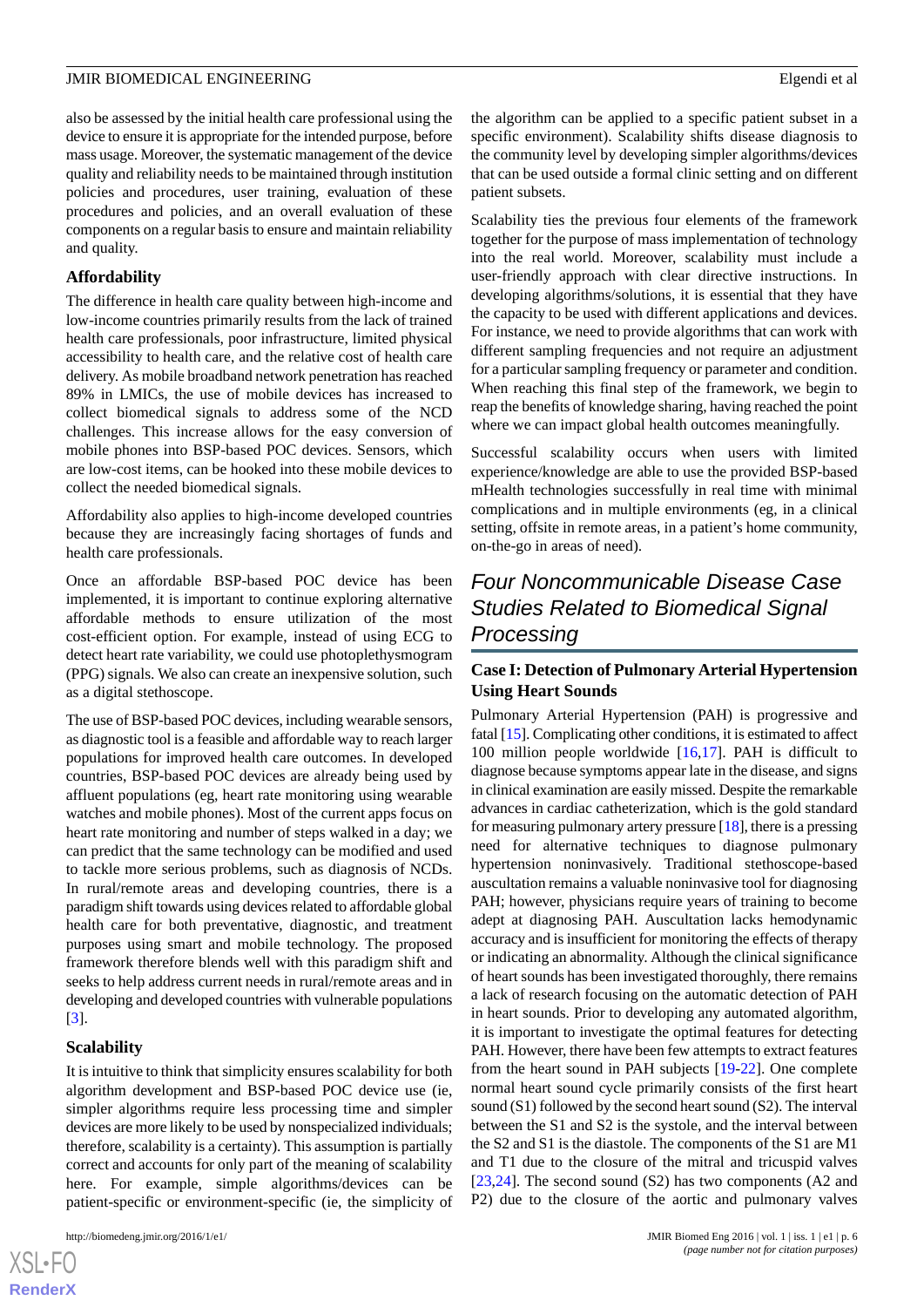[[23,](#page-11-8)[24\]](#page-11-9). It is well known that the A2-P2 interval increases during inspiration in PAH; meanwhile, during expiration, this interval decreases [[24,](#page-11-9)[25](#page-11-10)]. However, measuring the A2-P2 interval is not easy because of their relatively short duration and their significant overlap with each other in the time domain [\[22](#page-11-7)]. The relative intensities of A2 and P2 in PAH have been well studied [[19](#page-11-6)[,26](#page-11-11)]; specifically, Sutton et al [\[19](#page-11-6)] found that the A2 was less than the P2 in all PAH subjects. However, this feature has not been validated statistically for developing algorithms to detect PAH.

#### *Simplicity*

Catheterization is the gold standard for diagnosing PAH; however, it is a very complex, risky, and costly operation, requiring a highly expert clinician. The diagnosis process can be simplified by using the digital stethoscope (noninvasive method) instead of catheterization (invasive method).

In the past, clinicians have also used standard stethoscopes to diagnose PAH; however, this method faces limitations in detecting PAH. With current advances in science and technology, we now have digital stethoscopes that can be used to detect PAH by using machine-learning algorithms that support clinicians in their decision making.

#### *Mining*

It is necessary to filter heart sounds while preserving the waveforms of the S1 and S2 heart sounds [\[11](#page-10-10)]. In the literature, wavelet-based Shannon energy was the most-used method for emphasizing the S1 and S2 [[11\]](#page-10-10). This method emphasizes medium-intensity signals and attenuates the effect of low-energy signals much more than that of high-intensity signals. Liang et al [\[27](#page-11-12)] first recommended the use of Shannon energy after comparing its performance to the Shannon entropy, absolute value, and energy on heart sounds.

Kumar et al [\[28](#page-11-13)] tried to improve Method I by introducing multiple wavelet coefficients and a duration-based threshold. Wang et al  $[29]$  $[29]$  found that Method I was sensitive to noise and heart murmurs, which easily leads to false segmentation. Therefore, they investigated different wavelet features and introduced a higher-order Shannon energy, specifically third order, to emphasize the S1 and S2 and to suppress the noise and murmurs.

Another mining method that can be used is based on the sequential wavelet analysis introduced by Zhong and Scalzo [[30\]](#page-11-15). They developed algorithms based on the Daubechies db5 wavelet, not the db6 used in Methods I, II, and III.

## *Connecting*

Features extracted from heart sounds, such as relative power and sinusoids, have been investigated recently, and the literature has reported on the correlations between them and the detection of PAH [\[31](#page-11-16),[32\]](#page-11-17).

#### *Reliability*

 $XS$  • FC **[RenderX](http://www.renderx.com/)**

The algorithm in [[31\]](#page-11-16) used the relative power and achieved an SE of 79% and SP of 77% over 27 subjects (12 males) with a median age of 7 years (range 3 months-19 years) undergoing simultaneous cardiac catheterization. Thirteen subjects had a

mean pulmonary artery pressure (mPAp) <25 mmHg (range 8-24 mmHg). Fourteen subjects had mPAp ≥25 mmHg (range 25-97 mmHg). The results were acceptable.

The algorithm in [\[32](#page-11-17)] used the entropy of the first sinusoid formant and achieved sensitivity of 93% and specificity of 92% over the same data used in [\[31](#page-11-16)]. The results of [\[32](#page-11-17)] were more reliable than the results in [[31\]](#page-11-16).

Note, the data in [\[31](#page-11-16),[32\]](#page-11-17) were collected in clinical settings and analyzed offline on a laptop computer, not a mobile phone. Having said that, these two studies can be considered as proof-of-concept studies for a BSP-based POC implementation.

#### *Affordability*

Digital stethoscopes can be quite expensive, costing at least US \$450 per unit in developed countries, and the cost is even higher in LMICs. Making it even more costly is the additional expense of a computer to analyze the heart sounds recorded by the digital stethoscope.

Locally made digital stethoscopes are an inexpensive alternative that are manufactured with available parts. Designing an inexpensive digital stethoscope consists of three components. The first component is the chest piece, which is placed on the skin to capture the heart sounds. The second component is the electret microphone, which records the heart sounds captured by the chest piece. The third component is the transmitter that sends the recorded heart sounds to a device where heart sounds can be visualized and played back for diagnosis. The following are three examples of inexpensive digital stethoscopes:

**1. Hands-free kit, eggcup, and rubber O-ring.** In 2010, Kuan [[33\]](#page-11-18) developed an inexpensive digital stethoscope that can be made for a maximum of US \$40 in low volumes. The first component is a combination of a rubber gasket (US \$1), a soup ladle (US \$1), a plastic folder (US \$1), and a hand towel (US \$1). The second and third components (the electret microphone and the transmitter) are a hands-free headset (ranging from US \$20-\$35 per device), which captures the heart sounds and then transmits them via the headset cable to the mobile phone.

**2. Mobile stethoscope.** Fletcher and Chamberlain [\[34](#page-11-19)] developed a simple mobile stethoscope in 2015 that can be made for a maximum of US \$50 in low volumes. The first component of this system is the chest piece of the traditional nondigital stethoscope (US \$22). The second and third components (the electret microphone and the transmitter) are a hands-free headset (US\$27) that captures and transmits heart sounds to a mobile phone.

**3. Microphone with wireless kit.** In 2012, Sangasoongsong et al [[35\]](#page-11-20) developed a wireless sensor platform that can be made for US \$13 in large volumes. The first and second components of this digital stethoscope are the phonocardiography sensor and its wire (US \$4). About 70% of the unit cost comes from the third component, which consists of a microprocessor (US \$5) and a Zigbee transceiver chip (US \$4).

Creating alternatives to the expensive digital stethoscope to capture heart sounds is a plausible and sustainable solution. Moreover, the development of these inexpensive digital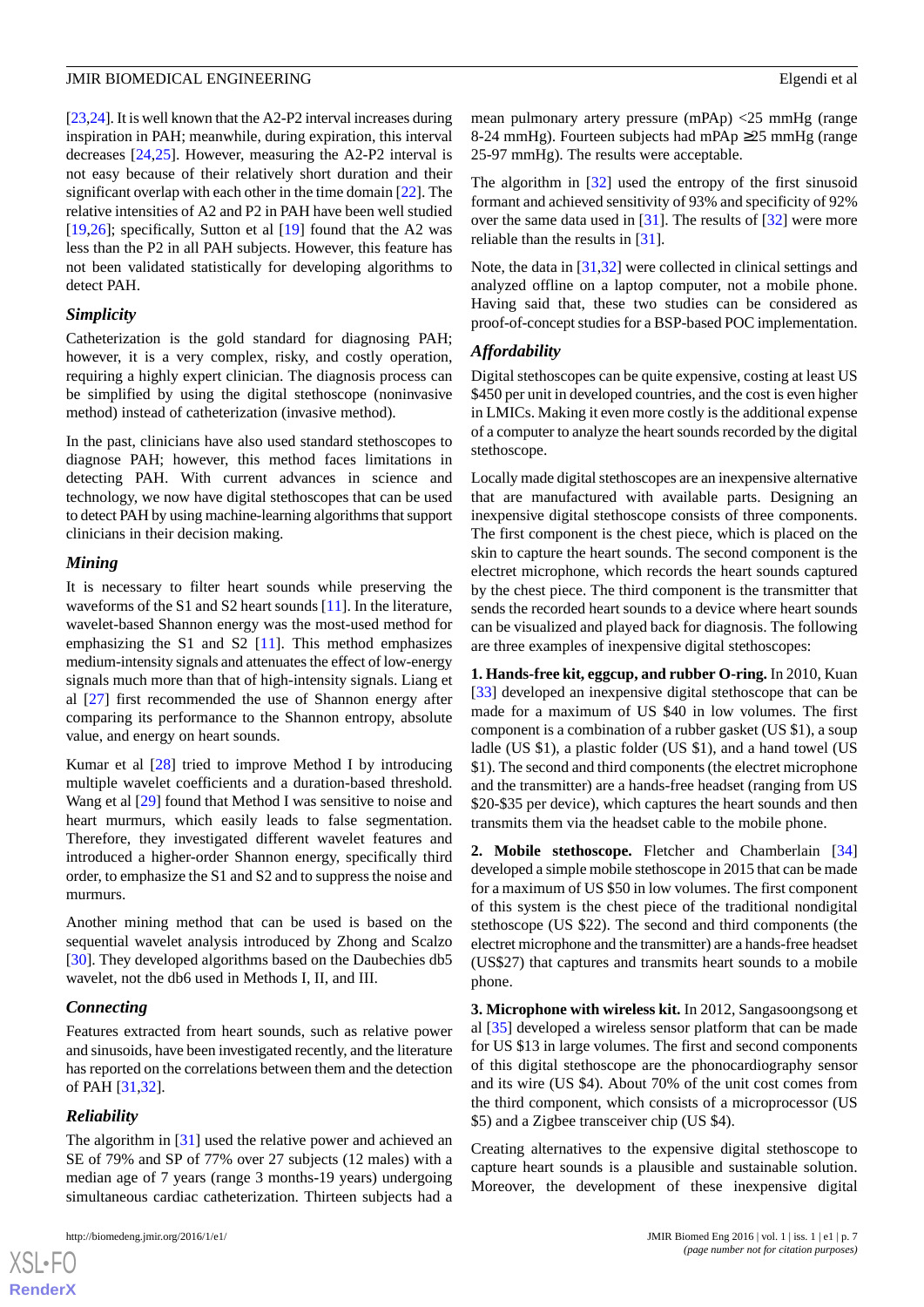stethoscopes utilizes already-existing parts for the devices, making them easily accessible and relatively more affordable.

## *Scalability*

The digital stethoscope is widely used by clinicians all over the globe. One of the main advantages of the digital stethoscope is that it can be used inside and outside any clinical setting.

In developing a robust algorithm to detect PAH that accompanies the digital stethoscope, there needs to be a graphical user interface that allows clinicians with varying backgrounds and knowledge levels to easily interact with it.

## **Case II: Detection of Heat Stress in a Changing Climate**

According to the Intergovernmental Panel on Climatic Change, accelerated global warming will result from increasing anthropogenic greenhouse gas emissions. Global warming will manifest itself in higher mean ambient temperatures and an increased frequency and intensity of heatwaves [\[36](#page-11-21)]. Both factors increase the likelihood of heat stress, defined as the net heat load to which an individual is exposed. Warmer environments limit the gradient for body heat dissipation. Meanwhile, due to the physical nature of their tasks and resultant body heat production, workers in labor-intensive industries are a cohort susceptible to heat stress [[37\]](#page-12-0) due to the impact of global warming [\[38](#page-12-1)]. Sustained heat stress can result in heat illness, with potential for permanent harm and even death [[39\]](#page-12-2). In this regard, worker heat illness is approximately 4-7 times more likely during heatwave periods [\[40](#page-12-3)], and worker injury claims are positively related to ambient temperature [[41\]](#page-12-4).

Given the heat-stress risk profile of labor-intensive workers, screening for heat tolerance [\[42](#page-12-5)] and physiological monitoring during work shifts could be part of the mitigation strategy [[37\]](#page-12-0). The literature identifies two primary physiological heat stress indices during physical activity: body core temperature (BCT) and heart rate (HR). The standard site for BCT assessment is the rectum [[43\]](#page-12-6); however, due to the invasive nature of this measurement, alternative sites have been assessed as BCT surrogates. Despite their ease of measurement, forehead, temporal, oral, aural, and axilla temperature do not provide accurate indices of BCT during physical activity [\[44](#page-12-7)]. Therefore, BCT assessment remains problematic in most occupational settings.

Heart rate measurement, on the other hand, is less complex and provides insight into heat stress due to significantly higher HR during both seated rest [\[45](#page-12-8)[,46](#page-12-9)] and standardized physical activity in hotter climates [[47\]](#page-12-10). Higher HRs are attributed to the aforementioned narrow body heat dissipation gradient in hotter climates, with the resultant increase in BCT and skin temperature triggering augmented blood flow to the cutaneous circuit in order to permit greater heat dissipation [[48\]](#page-12-11). In turn, stroke volume―the amount of blood pumped by the heart per beat―decreases and requires a compensatory HR increase in an attempt to maintain cardiac output [\[49](#page-12-12)]. Higher HRs in the heat also may reflect the perfusion of warmer blood on the sinoatrial node [[50\]](#page-12-13). Part of the HR increase from rest values is achieved through a significant reduction in parasympathetic tone, reflected in heart rate variability (HRV) analysis as reduced

root mean square of the differences of successive differences. Hence, HRV indices have been proposed as objective indicators of heat stress [[46\]](#page-12-9). Application of BCT-based and HRV-based heat stress indices can be problematic owing to the invasiveness of BCT assessment. Meanwhile, calculating HRV typically requires long, recorded electrocardiogram signals. Therefore, there remains a need for a simple, noninvasive, in-the-field method to assess heat stress. Such a method would allow monitoring of workers during their shifts to prevent heat stress symptoms and ultimately, heat-related illnesses and deaths.

#### *Simplicity*

Diagnostic tests to predict individuals susceptible to heat stress include assessment of maximal aerobic power and/or heat tolerance in controlled settings [[42](#page-12-5)[,51](#page-12-14)]. These tests require specialized equipment and a controlled climate while inducing high levels of physiological strain. Physiological monitoring of BCT and HRV also can require specialized equipment; they may suffer from invasiveness of measurement and complex analysis, respectively.

Alternatively, PPG signal collection is a simple-to-measure and noninvasive test that can be conducted on a fingertip during scheduled breaks at work. Recent improvements in wearable sensor technology allow for the continuous measurement of PPG for the purpose of measuring HR. Information derived from the PPG signal can be analyzed to provide additional insight into physiological strain, heat stress, and autonomic arousal. While HRV standards of heat stress have yet to be developed, heat stress analysis techniques have been determined [[52\]](#page-12-15).

#### *Mining*

The bandpass filter is used as an essential mining step that preserves the saliency of the systolic and diastolic waves as well as the dicrotic notch. Researchers have recommended a zero-phase second-order Butterworth filter, with bandpass 0.5-8 Hz, to remove the baseline wander and high frequencies [[53\]](#page-12-16).

Recent investigations to detect systolic peaks in PPG signals measured after exercise reflected challenges due to motion artifacts, sweat, and nonstationary effects [\[53](#page-12-16)]. Studies have examined several filters and algorithms to analyze the PPG wave contour; however, they continue to lack accuracy and reproducibility [[54\]](#page-12-17). As a result of these challenges, researchers have started to apply the second derivative to emphasize and easily quantify the delicate changes in the PPG contour [[55\]](#page-12-18). For these reasons, a second derivative is used to improve the mining and increase accuracy.

#### *Connecting*

There has been a recent attempt to connect PPG features to the effect of heat stress while investigating global warming [[52\]](#page-12-15). We have examined existing PPG features used in the literature to diagnose different diseases, such as the *b/a* index, the amplitude of the *a* wave, and the amplitude of the *b* wave in the acceleration photoplethysmogram (APG). Furthermore, we tested new features to determine the optimal PPG feature for heat stress detection, such as the energy of the *aa* area, the energy of the *ab* area, the energy of the *ba* area, and the slope

 $XS$ -FO **[RenderX](http://www.renderx.com/)**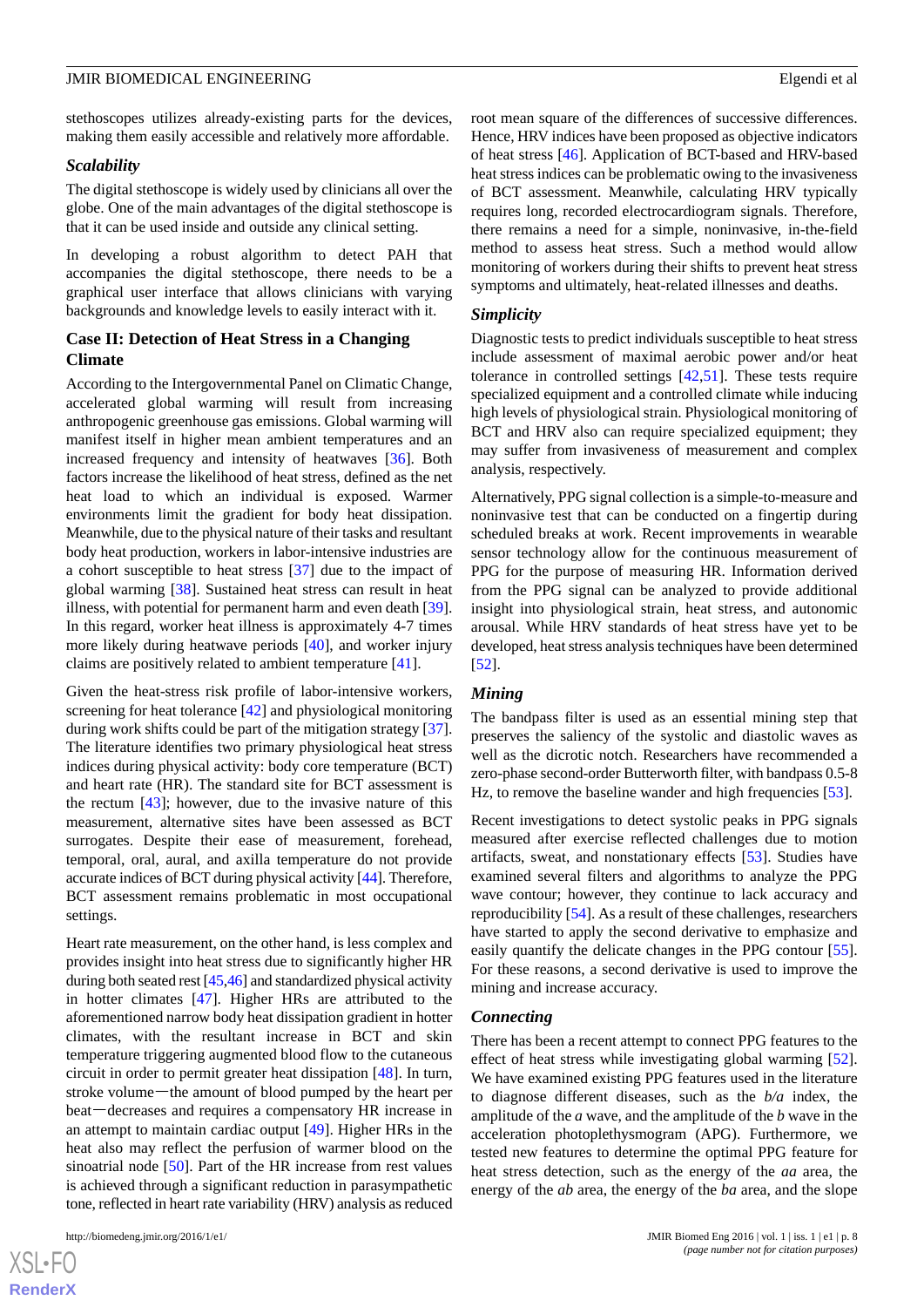of the *ab* segment. In total, we tested 14 time-domain features—seven features extracted from the PPG signals and seven features extracted from the APG signals [\[52](#page-12-15)].

#### *Reliability*

The algorithm in [[52\]](#page-12-15) used the combination of entropy and HRV index and achieved a sensitivity of 95% and positive predictivity of 90.48% on 40 healthy, heat-acclimatized emergency responders (30 males and 10 females) with a median age of 34 years. The participants were normotensive (mean systolic blood pressure of 129.3 mmHg, range 110-165 mmHg) and had no known cardiovascular, neurological, or respiratory disease. The range of systolic blood pressure exceeds the usual normotensive range. The results were considered reliable and more robust against the existing method.

Note, the data in [\[52](#page-12-15)] were collected in the in Australia as part of the National Critical Care and Trauma Response Centre project to assess the physiological and perceptual responses of emergency responders to simulated chemical, biological, and radiological incidents in tropical environmental conditions to compare the efficacy of various cooling methods.

The PPG signals were collected in a very noisy setting and were analyzed offline on a laptop computer, not a mobile phone. Given the challenging environment, the work is considered promising for BSP-based POC implementation.

## *Affordability*

Current PPG devices in developing countries are quite costly at around US \$300 per unit [[56\]](#page-12-19). An affordable alternative solution is converting a mobile phone into a BSP-based POC device. The comparative cost for a mobile phone in some developing countries is approximately US \$15, and the addition of the PPG costs approximately only US \$3 more. Clearly, the option of using the mobile phone is very promising in terms of affordability when compared to stand-alone PPG devices.

## *Scalability*

In the developed world, the use of the PPG signal for anesthesia monitoring during surgery has been the standard of care for more than 20 years. The WHO is now leading the Global Pulse Oximetry Project, which aims to make the PPG component available in every operating room in the world [\[57](#page-12-20)].

A minimum amount of knowledge is needed to use the device as the PPG probe is very intuitive. The user simply places the clip on the patient's finger to collect the PPG signal. The software will show the PPG signal in real time along with the automatic diagnosis.

## **Case III: Predict Adverse Outcomes Related to Hypertension and Preeclampsia**

Preeclampsia (PE) is a disorder of pregnancy characterized by high blood pressure and proteinuria. It affects approximately 3-8% of all pregnancies worldwide and accounts for 18.5% of maternal deaths each year [[58\]](#page-12-21). Although PE threatens the lives of pregnant women around the world, the burden is disproportionately felt in LMICs, where it is believed that 99% of the estimated 70,000-80,000 annual maternal and 500,000 annual perinatal PE-related deaths occur [[59\]](#page-12-22).

 $XS$  • FO **[RenderX](http://www.renderx.com/)**

#### *Simplicity*

To diagnosis preeclampsia, both hypertension and proteinuria must be present [[60\]](#page-12-23). Therefore, there is a need for two items. First, a blood pressure cuff is needed to check if blood pressure is ≥140 mm Hg (systolic), or ≥90 mm Hg (diastolic) after 20 weeks of gestation in a woman with previously normal blood pressure. The second component is a urine test to check if proteinuria is ≥0.3 g of protein in a 24-hour urine collection [[60\]](#page-12-23). These two tests are usually unavailable in developing countries; therefore, there is a need to improve (or replace) current PE diagnosis with a simple method, such as PPG signals.

Oxygen saturation (SpO2) is related to hypertension  $[61]$  $[61]$ , and therefore, the use of pulse oximeter can be a simpler way to improve the diagnosis/detection of PE and its related complications.

## *Mining*

This mining step is similar to the mining step discussed in Case II.

#### *Connecting*

Oxygen saturation (SpO2) is related to hypertension [[61\]](#page-12-24); therefore, we use it to calculate the risk prediction index. The light transmitted from the light-emitting diode (LED) in the PPG probe can be detected on the same side (reflectance mode) or on the other side (transmittance mode) of the tissue by a photodetector. The output from the photodetector is converted into a voltage and then further processed producing PPG [[62\]](#page-13-0). The signal can be divided into a pulsatile (alternating current [ac]) and a relatively constant (direct current [dc]) PPG component. The SpO2 then is calculated using the ratios of the ac and dc components of the red and infrared PPG signals along with a calibration curve [\[63](#page-13-1)]. The SpO2 values then are calculated every 10 seconds ac, and the dc PPG amplitudes are determined using the empirically calibrated equation [\[63](#page-13-1),[64\]](#page-13-2).

#### *Reliability*

Recently, the use of SpO2 has been tested as part of the miniPIERS prediction model [\[65](#page-13-3)] in a proof-of-concept study including a cohort of 726 women (118 of whom had adverse pregnancy outcomes) in South Africa and Pakistan. These women were admitted into hospitals with suspected or confirmed PE (ie, with any hypertensive disorder of pregnancy). Interestingly, the preliminary results showed that adding oxygen saturation derived from the PPG signals improved prediction accuracy from 81% to 84% [[61\]](#page-12-24).

The PPG signals were collected using a mobile phone with a real-time analysis capability and can be viewed as a real-world practical implementation for BSP-based POC devices.

## *Affordability*

The affordability step is similar to the affordability step discussed in Case II.

#### *Scalability*

The scalability step is similar to the scalability step discussed in Case II.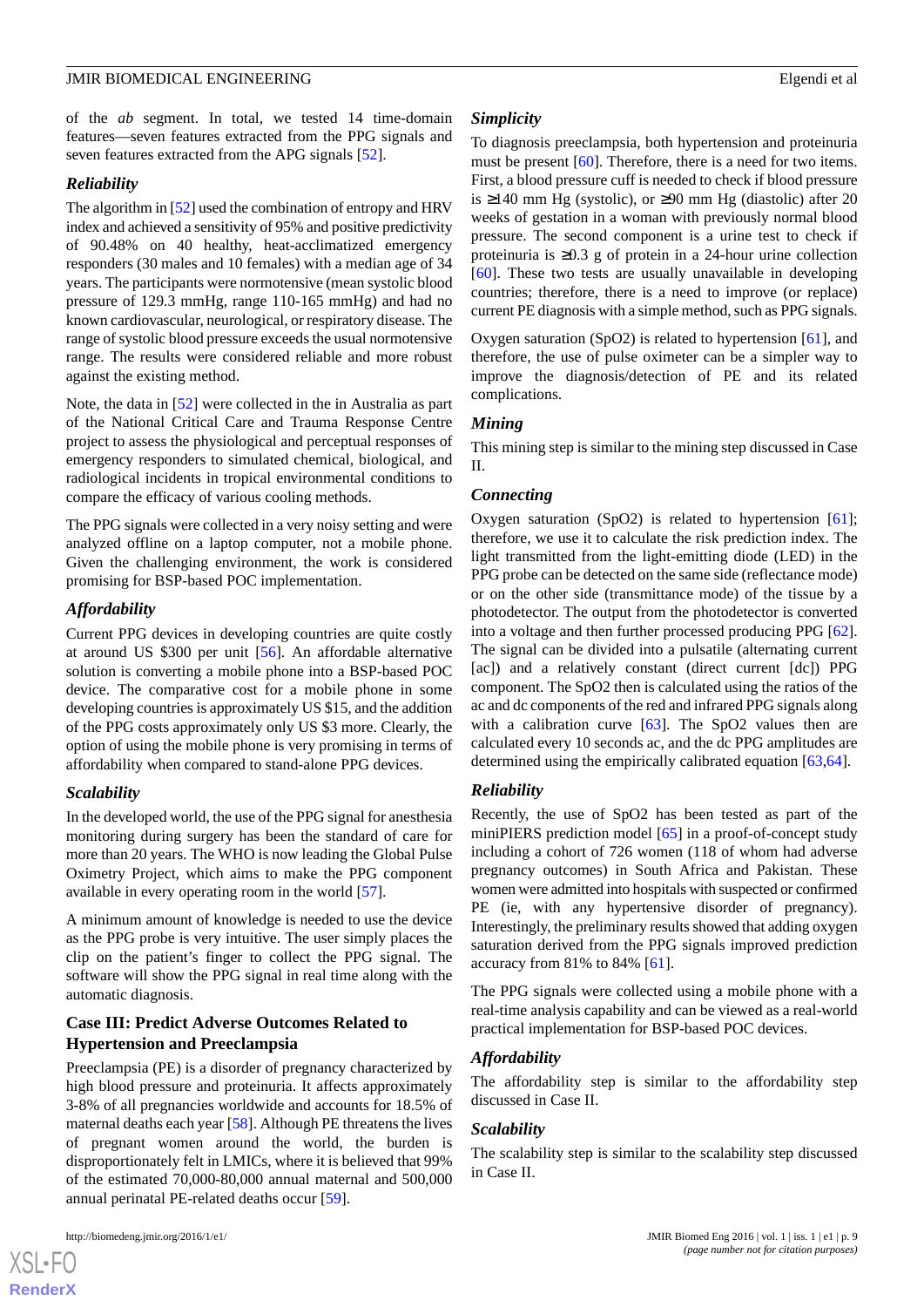### **Case IV: Early Detection of Alzheimer's Disease**

Alzheimer's disease (AD) is the most common form of dementia, eventually leading to death. AD is one of the most costly diseases worldwide; the health care cost associated with the disease is estimated to have been US \$604 billion in 2010 [[66](#page-13-4)[,67](#page-13-5)]. As the world population ages, we truly face a looming global epidemic with AD. Epidemiological studies indicate that the number of AD cases will nearly double every 20 years, to 65.7 million in 2030 and 115.4 million in 2050, affecting 1 in 85 people globally [[68\]](#page-13-6). With this in mind, it becomes clear that AD is a global problem with a dramatic impact on the health of the population. New approaches need to be considered in terms of prevention, diagnosis, and treatment.

## *Simplicity*

Researchers have put forward EEG as a potential low-cost diagnostic tool in the early stages of AD. Compared to other systems like functional magnetic resonance imaging or positron emission tomography, EEG systems are simple, easy to use, and cost efficient.

Until now, most technological solutions addressing AD have focused on the satisfaction of a specific need, such as position tracking, memory and skill enhancement, and daily needs reminders [[69](#page-13-7)[,70](#page-13-8)]. Neural feedback may improve the user's (or patient's) ability to control brain activity, help with the diagnosis of medical conditions, and assist in the rehabilitation of neurological or psychiatric disorders. Several psychological and medical studies have confirmed that neurofeedback activity is enjoyable, stimulating, and potentially healing. Neurofeedback is generated from the EEG signals of AD patients and healthy subjects. The auditory and visual representations of AD EEG differ substantially from healthy EEGs, potentially yielding novel diagnostic tools. Moreover, such alternative representations of AD EEG are natural and intuitive, making them easily accessible to laypeople (AD patients and family members) while providing insight into the abnormal brainwaves associated with AD.

Researchers recently developed a simple neurofeedback methodology that uses real-time collection of EEG signals with a wireless EEG headset, specifically the Emotiv EPOC wireless headset, with a sampling frequency of 128 Hz. The headset has 14 data-collecting electrodes and two reference electrodes. The electrodes are placed at 10-20 locations, AF3/4, F3/4, FC5/6, F7/8, T7/8, P7/8, and O1/2. The BCI2000 software package [[71\]](#page-13-9) was used to interface with the Emotiv EPOC wireless headset. The headset transmits encrypted data wirelessly to a laptop computer.

## *Mining*

Low-cost EEG headsets, such as Emotiv (14 electrodes) and OpenBCI (16 electrodes) were originally designed for entertainment purposes (eg, video games) [\[72](#page-13-10)]; however, these devices seem to be prone to various artifacts, such as eye blinking, ECG, electromyogram (EMG), body movements, and power sources. These artifacts easily obscure the EEG signal and make analysis difficult. Currently, a study has been proposed to combine the gyroscope with EEG signals to optimally remove

artifacts from EEG signals collected using wireless EEG headsets [\[73](#page-13-11)].

EEG signals are corrupted by noise and artifacts: 50/60 Hz powerline interference, motion, eye-blinking artifacts, EMG signals from muscles, and artifacts due to changes in the electrode-skin interface [[74\]](#page-13-12). The gamma range (30-100 Hz) has a particularly low signal-to-noise ratio, and researchers exclude it from further analysis. Therefore, the frequency range of investigation is 4-30 Hz [[75\]](#page-13-13).

#### *Connecting*

The literature has reported a strong relationship between the slowing of EEG and AD. The results presented in [\[12](#page-10-11)] demonstrate that relative power, specifically within the 4-10 Hz band, holds discriminative features to detect AD.

Researchers consistently found and confirmed that AD is associated with the slowing of EEG (frequency reduction in the power spectrum density) [[12\]](#page-10-11). There is also a reduced overall synchrony [[76\]](#page-13-14) between EEG leads when compared to healthy subjects.

Connecting the relative power features with the classification of AD using sonification is proposed in [[13\]](#page-11-0). The system computes the relative power features (f1, f2, f3) in three nonoverlapping frequency bands (4-10 Hz, 10-20 Hz, and 20-30 Hz).

The EEG sonification system then generates melody notes from the computed values depending on whether the values are above or below a predetermined threshold. To prove the concept, we used notes from only one octave (MIDI Octave -1) with the pentatonic scale (five notes per octave), and the study was limited to only one instrument (acoustic bass). Obviously, it is possible to incorporate additional musical instruments and multiple octaves. However, the extracted sound easily becomes cacophonic and difficult to parse. In the future, there is a need to explore alternative schemes to generate music from EEG relative power and other EEG patterns in the time-frequency domain.

## *Reliability*

As a proof-of-concept study [\[77](#page-13-15)], two databases were used. One contained mild cognitive impairment (MCI) and healthy subjects (patient age 71.9, SD 10.2; healthy subject age 71.7, SD 8.3), and the other contained mild AD and healthy subjects (patient age 77.6, SD 10.0; healthy subject age 69.4, SD 11.5). The use of a single feature achieved a detection rate of 78.33% for the MCI dataset and 97.56% for mild AD. When multiple features were used, the detection rate improved. More specifically, 11 features achieved 95% in the MCI dataset, and four features achieved 100% in the mild AD dataset. The results were very promising and were considered reliable.

The EEG signals were collected in a clinical setting; however, the data analysis was applied in real-time using a portable laptop, not a mobile phone. This work is considered promising for BSP-based POC devices.

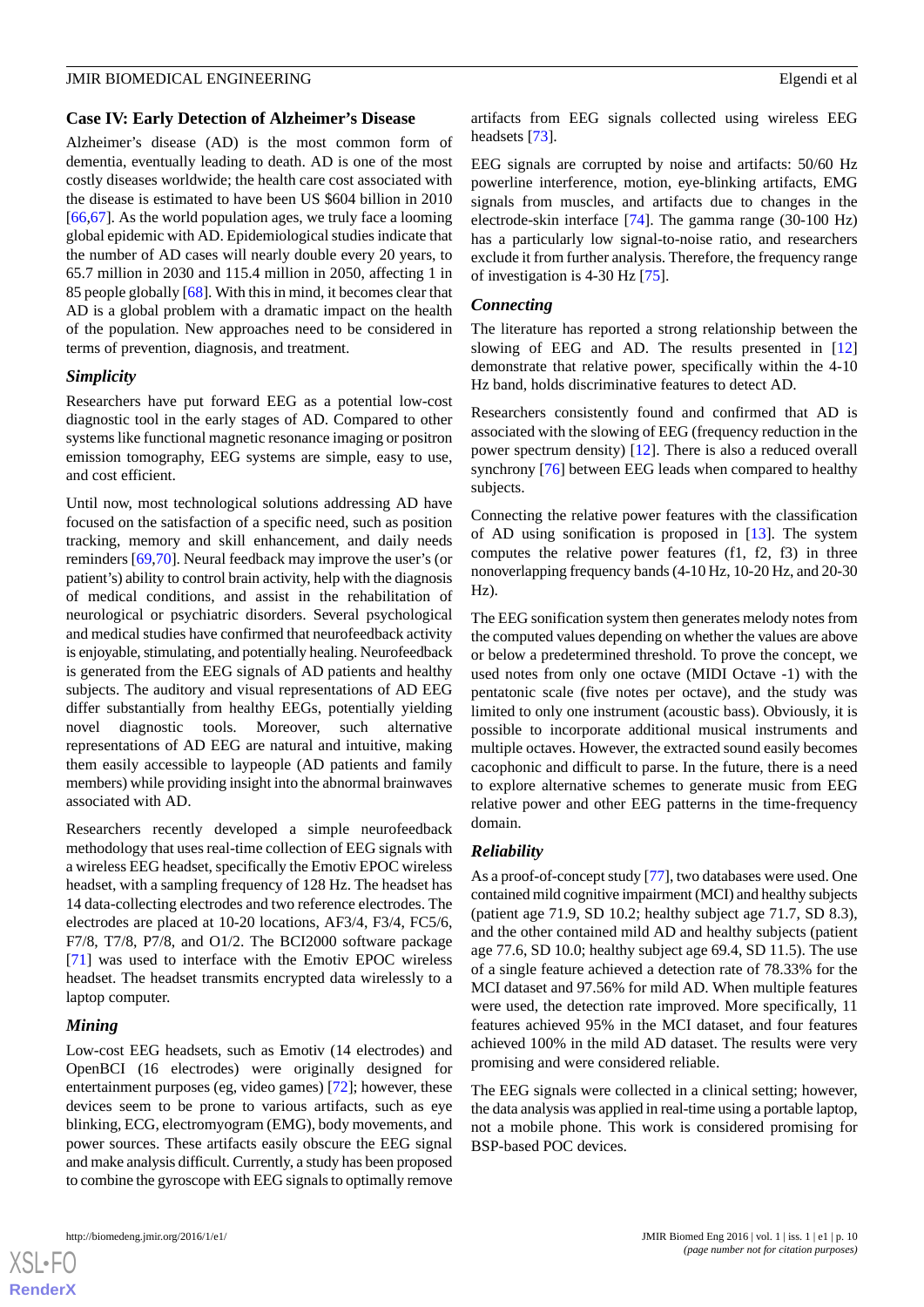## *Affordability*

EEG systems are relatively inexpensive; with suitable signal processing, they may become useful for research and clinical purposes. In developing countries, several EEG headsets are affordable while the computer/phone accompanying the headset is relatively costly.

## *Scalability*

EEG systems are easy to use and commonly utilized by neurologists all over the world. Minimal knowledge is needed to use the EEG device.

## *Conclusion*

Biomedical signals analysis and processing could play a major role in early detection of disease. With the current barriers to accessing health care in LMICs (eg, lack of resources, lack of funding, and environmental factors), advances in technology offer promise based on the proposed BSP-based SMCRAS framework. Moreover, there is a need to find inexpensive alternative tools that are diagnostic and noninvasive, relying on signal processing to reduce the occurrence of death, disease, and disability, particularly in developing countries.

This paper proposes a new framework as a roadmap to biomedical signal analysis and implementation. The six key objectives of the proposed SMCRAS framework are simplicity, mining, connecting, reliability, affordability, and scalability. We have presented and discussed four case studies relevant to biomedical signal analysis and the application of the SMCRAS framework. The proposed framework represents a promising method when considering these six crucial objectives. It may increase our capability to develop BSP-based POC technologies that significantly impact mortality and morbidity rates, especially for those living in LMICs.

## **Acknowledgments**

ME is grateful for the support from Mining for Miracles, BC Children's Hospital Foundation and Women's Health Research Centre of British Columbia, Vancouver, British Columbia, Canada and for funding from the Cardiovascular Medical Research and Education Fund and Stollery Children's Hospital Foundation, Alberta, Canada.

## **Conflicts of Interest**

<span id="page-10-0"></span>None declared.

## <span id="page-10-1"></span>**References**

- 1. World Health Organization. Global status report on noncommunicable diseases 2014. 2014. URL: [http://apps.who.int/iris/](http://apps.who.int/iris/bitstream/10665/148114/1/9789241564854_eng.pdf) [bitstream/10665/148114/1/9789241564854\\_eng.pdf](http://apps.who.int/iris/bitstream/10665/148114/1/9789241564854_eng.pdf) [accessed 2016-10-11] [\[WebCite Cache ID 6lBPfdfFf\]](http://www.webcitation.org/

                                6lBPfdfFf)
- <span id="page-10-2"></span>2. LeDuc P, Agaba M, Cheng CM, Gracio J, Guzman A, Middelberg A. Beyond disease, how biomedical engineering can improve global health. Sci Transl Med 2014 Dec 10;6(266):266fs48. [doi: [10.1126/scitranslmed.3009067](http://dx.doi.org/10.1126/scitranslmed.3009067)] [Medline: [25504880](http://www.ncbi.nlm.nih.gov/entrez/query.fcgi?cmd=Retrieve&db=PubMed&list_uids=25504880&dopt=Abstract)]
- <span id="page-10-4"></span><span id="page-10-3"></span>3. Dhawan AP, Heetderks WJ, Pavel M, Acharya S, Akay M, Mairal A, et al. Current and Future Challenges in Point-of-Care Technologies: A Paradigm-Shift in Affordable Global Healthcare With Personalized and Preventive Medicine. IEEE J Transl Eng Health Med 2015;3:2800110 [\[FREE Full text\]](http://europepmc.org/abstract/MED/27170902) [doi: [10.1109/JTEHM.2015.2400919](http://dx.doi.org/10.1109/JTEHM.2015.2400919)] [Medline: [27170902](http://www.ncbi.nlm.nih.gov/entrez/query.fcgi?cmd=Retrieve&db=PubMed&list_uids=27170902&dopt=Abstract)]
- <span id="page-10-5"></span>4. Elgendi M, Eskofier B, Dokos S, Abbott D. Revisiting QRS detection methodologies for portable, wearable, battery-operated, and wireless ECG systems. PLoS One 2014;9(1):e84018 [[FREE Full text\]](http://dx.plos.org/10.1371/journal.pone.0084018) [doi: [10.1371/journal.pone.0084018\]](http://dx.doi.org/10.1371/journal.pone.0084018) [Medline: [24409290](http://www.ncbi.nlm.nih.gov/entrez/query.fcgi?cmd=Retrieve&db=PubMed&list_uids=24409290&dopt=Abstract)]
- <span id="page-10-6"></span>5. Elgendi M. Fast QRS detection with an optimized knowledge-based method: evaluation on 11 standard ECG databases. PLoS One 2013;8(9):e73557 [[FREE Full text](http://dx.plos.org/10.1371/journal.pone.0073557)] [doi: [10.1371/journal.pone.0073557\]](http://dx.doi.org/10.1371/journal.pone.0073557) [Medline: [24066054](http://www.ncbi.nlm.nih.gov/entrez/query.fcgi?cmd=Retrieve&db=PubMed&list_uids=24066054&dopt=Abstract)]
- <span id="page-10-8"></span><span id="page-10-7"></span>6. Pan J, Tompkins WJ. A real-time QRS detection algorithm. IEEE Trans Biomed Eng 1985 Mar;32(3):230-236. [doi: [10.1109/TBME.1985.325532\]](http://dx.doi.org/10.1109/TBME.1985.325532) [Medline: [3997178](http://www.ncbi.nlm.nih.gov/entrez/query.fcgi?cmd=Retrieve&db=PubMed&list_uids=3997178&dopt=Abstract)]
- <span id="page-10-10"></span><span id="page-10-9"></span>7. Jasemian Y, Arendt-Nielsen L. Evaluation of a realtime, remote monitoring telemedicine system using the Bluetooth protocol and a mobile phone network. J Telemed Telecare 2005;11(5):256-260. [doi: [10.1258/1357633054471911\]](http://dx.doi.org/10.1258/1357633054471911) [Medline: [16035969](http://www.ncbi.nlm.nih.gov/entrez/query.fcgi?cmd=Retrieve&db=PubMed&list_uids=16035969&dopt=Abstract)]
- 8. Jurik A, Weaver A. Remote Medical Monitoring. Computer 2008 Apr;41(4):96-99. [doi: [10.1109/MC.2008.133\]](http://dx.doi.org/10.1109/MC.2008.133)
- <span id="page-10-11"></span>9. Baig MM, Gholamhosseini H, Connolly MJ. A comprehensive survey of wearable and wireless ECG monitoring systems for older adults. Med Biol Eng Comput 2013 May;51(5):485-495. [doi: [10.1007/s11517-012-1021-6\]](http://dx.doi.org/10.1007/s11517-012-1021-6) [Medline: [23334714](http://www.ncbi.nlm.nih.gov/entrez/query.fcgi?cmd=Retrieve&db=PubMed&list_uids=23334714&dopt=Abstract)]
- 10. Blahut RE. Fast algorithms for signal processing. Cambridge: Cambridge University Press; 2010.
- 11. Elgendi M, Kumar S, Guo L, Rutledge J, Coe JY, Zemp R, et al. Detection of Heart Sounds in Children with and without Pulmonary Arterial Hypertension--Daubechies Wavelets Approach. PLoS One 2015;10(12):e0143146 [[FREE Full text\]](http://dx.plos.org/10.1371/journal.pone.0143146) [doi: [10.1371/journal.pone.0143146\]](http://dx.doi.org/10.1371/journal.pone.0143146) [Medline: [26629704\]](http://www.ncbi.nlm.nih.gov/entrez/query.fcgi?cmd=Retrieve&db=PubMed&list_uids=26629704&dopt=Abstract)
- 12. Elgendi M, Vialatte F, Cichocki A, Latchoumane C, Jeong J, Dauwels J. Optimization of EEG frequency bands for improved diagnosis of Alzheimer disease. Conf Proc IEEE Eng Med Biol Soc 2011;2011:6087-6091. [doi: [10.1109/IEMBS.2011.6091504](http://dx.doi.org/10.1109/IEMBS.2011.6091504)] [Medline: [22255728](http://www.ncbi.nlm.nih.gov/entrez/query.fcgi?cmd=Retrieve&db=PubMed&list_uids=22255728&dopt=Abstract)]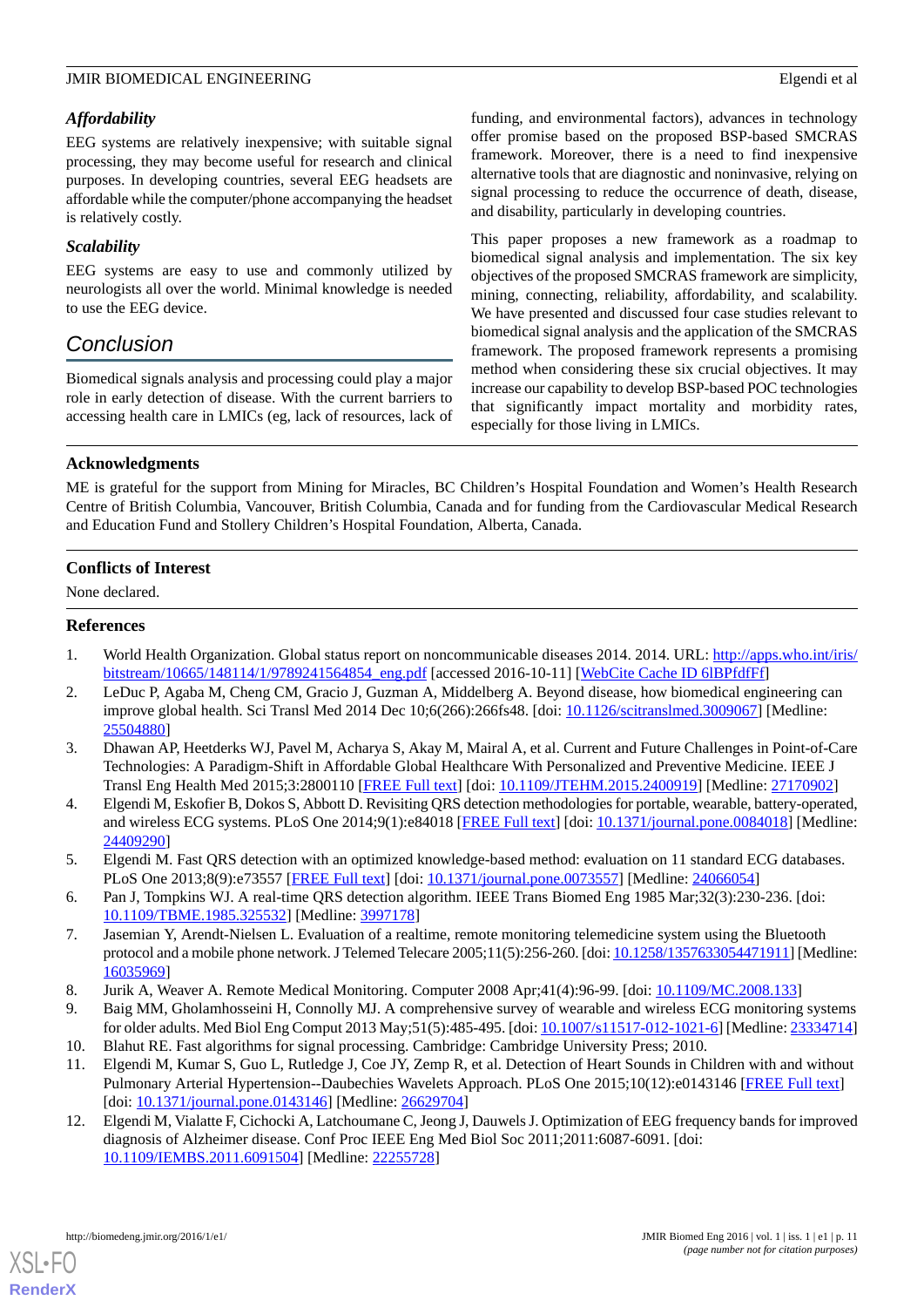- <span id="page-11-0"></span>13. Elgendi M, Dauwels J, Rebsamen B, Shukla R, Putra Y, Gamez J, et al. From auditory and visual to immersive neurofeedback: application to diagnosis of Alzheimer's disease. In: Neural Computation, Neural Devices, and Neural Prosthesis. New York, NY: Springer; 2014:63-97.
- <span id="page-11-1"></span>14. Hanke M, Halchenko YO, Sederberg PB, Olivetti E, Fründ I, Rieger JW, et al. PyMVPA: A Unifying Approach to the Analysis of Neuroscientific Data. Front Neuroinform 2009;3:3 [[FREE Full text\]](http://dx.doi.org/10.3389/neuro.11.003.2009) [doi: [10.3389/neuro.11.003.2009\]](http://dx.doi.org/10.3389/neuro.11.003.2009) [Medline: [19212459](http://www.ncbi.nlm.nih.gov/entrez/query.fcgi?cmd=Retrieve&db=PubMed&list_uids=19212459&dopt=Abstract)]
- <span id="page-11-2"></span>15. Humbert M, Sitbon O, Chaouat A, Bertocchi M, Habib G, Gressin V, et al. Survival in patients with idiopathic, familial, and anorexigen-associated pulmonary arterial hypertension in the modern management era. Circulation 2010 Jul 13;122(2):156-163 [[FREE Full text](http://circ.ahajournals.org/cgi/pmidlookup?view=long&pmid=20585011)] [doi: [10.1161/CIRCULATIONAHA.109.911818\]](http://dx.doi.org/10.1161/CIRCULATIONAHA.109.911818) [Medline: [20585011\]](http://www.ncbi.nlm.nih.gov/entrez/query.fcgi?cmd=Retrieve&db=PubMed&list_uids=20585011&dopt=Abstract)
- <span id="page-11-4"></span><span id="page-11-3"></span>16. Butrous G, Ghofrani HA, Grimminger F. Pulmonary vascular disease in the developing world. Circulation 2008 Oct 21;118(17):1758-1766 [[FREE Full text](http://circ.ahajournals.org/cgi/pmidlookup?view=long&pmid=18936338)] [doi: [10.1161/CIRCULATIONAHA.107.727289\]](http://dx.doi.org/10.1161/CIRCULATIONAHA.107.727289) [Medline: [18936338\]](http://www.ncbi.nlm.nih.gov/entrez/query.fcgi?cmd=Retrieve&db=PubMed&list_uids=18936338&dopt=Abstract)
- <span id="page-11-5"></span>17. Adatia I, Kothari SS, Feinstein JA. Pulmonary hypertension associated with congenital heart disease: pulmonary vascular disease: the global perspective. Chest 2010 Jun;137(6 Suppl):52S-61S. [doi: [10.1378/chest.09-2861](http://dx.doi.org/10.1378/chest.09-2861)] [Medline: [20522580](http://www.ncbi.nlm.nih.gov/entrez/query.fcgi?cmd=Retrieve&db=PubMed&list_uids=20522580&dopt=Abstract)]
- <span id="page-11-6"></span>18. Mahjoub H, Levy F, Cassol M, Meimoun P, Peltier M, Rusinaru D, et al. Effects of age on pulmonary artery systolic pressure at rest and during exercise in normal adults. Eur J Echocardiogr 2009 Jul;10(5):635-640 [[FREE Full text](http://ehjcimaging.oxfordjournals.org/cgi/pmidlookup?view=long&pmid=19342386)] [doi: [10.1093/ejechocard/jep024](http://dx.doi.org/10.1093/ejechocard/jep024)] [Medline: [19342386\]](http://www.ncbi.nlm.nih.gov/entrez/query.fcgi?cmd=Retrieve&db=PubMed&list_uids=19342386&dopt=Abstract)
- 19. Sutton G, Harris A, Leatham A. Second heart sound in pulmonary hypertension. Br Heart J 1968 Nov;30(6):743-756 [\[FREE](http://heart.bmj.com/cgi/pmidlookup?view=long&pmid=5718984) [Full text\]](http://heart.bmj.com/cgi/pmidlookup?view=long&pmid=5718984) [Medline: [5718984\]](http://www.ncbi.nlm.nih.gov/entrez/query.fcgi?cmd=Retrieve&db=PubMed&list_uids=5718984&dopt=Abstract)
- 20. Chen D, Pibarot P, Honos G, Durand LG. Estimation of pulmonary artery pressure by spectral analysis of the second heart sound. Am J Cardiol 1996 Oct 1;78(7):785-789. [Medline: [8857483\]](http://www.ncbi.nlm.nih.gov/entrez/query.fcgi?cmd=Retrieve&db=PubMed&list_uids=8857483&dopt=Abstract)
- <span id="page-11-7"></span>21. Xu J, Durand LG, Pibarot P. A new, simple, and accurate method for non-invasive estimation of pulmonary arterial pressure. Heart 2002 Jul;88(1):76-80 [[FREE Full text](http://heart.bmj.com/cgi/pmidlookup?view=long&pmid=12067952)] [Medline: [12067952\]](http://www.ncbi.nlm.nih.gov/entrez/query.fcgi?cmd=Retrieve&db=PubMed&list_uids=12067952&dopt=Abstract)
- <span id="page-11-9"></span><span id="page-11-8"></span>22. Nigam V, Priemer R. A dynamic method to estimate the time split between the A2 and P2 components of the S2 heart sound. Physiol Meas 2006 Jul;27(7):553-567. [doi: [10.1088/0967-3334/27/7/001](http://dx.doi.org/10.1088/0967-3334/27/7/001)] [Medline: [16705255\]](http://www.ncbi.nlm.nih.gov/entrez/query.fcgi?cmd=Retrieve&db=PubMed&list_uids=16705255&dopt=Abstract)
- <span id="page-11-10"></span>23. Harris AE, Sutton GH, Towers M. Physiological and clinical aspects of cardiac auscultation. London, UK: Medi-Cine Ltd for ICI Pharmaceuticals Division; 1976.
- <span id="page-11-11"></span>24. Shaver JA, Salerni R, Reddy PS. Normal and abnormal heart sounds in cardiac diagnosis. Part I: Systolic sounds. Curr Probl Cardiol 1985 Mar;10(3):1-68. [Medline: [3996020\]](http://www.ncbi.nlm.nih.gov/entrez/query.fcgi?cmd=Retrieve&db=PubMed&list_uids=3996020&dopt=Abstract)
- <span id="page-11-12"></span>25. Xu J, Durand LG, Pibarot P. Nonlinear transient chirp signal modeling of the aortic and pulmonary components of the second heart sound. IEEE Trans Biomed Eng 2000 Oct; 47(10): 1328-1335. [doi: [10.1109/10.871405](http://dx.doi.org/10.1109/10.871405)] [Medline: [11059167](http://www.ncbi.nlm.nih.gov/entrez/query.fcgi?cmd=Retrieve&db=PubMed&list_uids=11059167&dopt=Abstract)]
- <span id="page-11-13"></span>26. Leatham A, Vogelpoel L. The early systolic sound in dilatation of the pulmonary artery. Br Heart J 1954 Jan;16(1):21-33 [[FREE Full text](http://heart.bmj.com/cgi/pmidlookup?view=long&pmid=13126355)] [Medline: [13126355](http://www.ncbi.nlm.nih.gov/entrez/query.fcgi?cmd=Retrieve&db=PubMed&list_uids=13126355&dopt=Abstract)]
- <span id="page-11-14"></span>27. Liang H, Lukkarinen S, Hartimo I. Heart sound segmentation algorithm based on heart sound envelogram. In: Proc IEEE Comp Cardiol. 1997 Presented at: IEEE Computers in Cardiology; Sep. 7-10, 1997; Lund, Sweden p. 105-108.
- <span id="page-11-15"></span>28. Kumar D, Carvalho P, Antunes M, Henriques J, Eugenio L, Schmidt R, et al. Detection of S1 and S2 heart sounds by high frequency signatures. Conf Proc IEEE Eng Med Biol Soc 2006;1:1410-1416. [doi: [10.1109/IEMBS.2006.260735\]](http://dx.doi.org/10.1109/IEMBS.2006.260735) [Medline: [17946890](http://www.ncbi.nlm.nih.gov/entrez/query.fcgi?cmd=Retrieve&db=PubMed&list_uids=17946890&dopt=Abstract)]
- <span id="page-11-16"></span>29. Wang X, Li Y, Sun C, Liping L. Detection of the first and second heart sound using heart sound energy. 2009 Presented at: International Conference on Biomedical Engineering and Informatics; Oct. 17–19, 2009; Tianjin, China p. 1-4.
- <span id="page-11-17"></span>30. Zhong J, Scalzo F. Automatic heart sound signal analysis with reused multi-scale wavelet transform. International Journal of Engineering and Science 2013;2(50):50-57 [[FREE Full text](http://www.researchinventy.com/papers/v2i7/I027050057.pdf)]
- <span id="page-11-18"></span>31. Elgendi M, Bobhate P, Jain S, Guo L, Rutledge J, Coe Y, et al. Spectral analysis of the heart sounds in children with and without pulmonary artery hypertension. Int J Cardiol 2014 Apr 15;173(1):92-99. [doi: [10.1016/j.ijcard.2014.02.025\]](http://dx.doi.org/10.1016/j.ijcard.2014.02.025) [Medline: [24630336](http://www.ncbi.nlm.nih.gov/entrez/query.fcgi?cmd=Retrieve&db=PubMed&list_uids=24630336&dopt=Abstract)]
- <span id="page-11-19"></span>32. Elgendi M, Bobhate P, Jain S, Guo L, Kumar S, Rutledge J, et al. The unique heart sound signature of children with pulmonary artery hypertension. Pulm Circ 2015 Dec;5(4):631-639 [\[FREE Full text](http://dx.doi.org/10.1086/683694)] [doi: [10.1086/683694](http://dx.doi.org/10.1086/683694)] [Medline: [26697170](http://www.ncbi.nlm.nih.gov/entrez/query.fcgi?cmd=Retrieve&db=PubMed&list_uids=26697170&dopt=Abstract)]
- <span id="page-11-20"></span>33. Kuan KL. Massachusetts Institute of Technology. 2010. A framework for automated heart and lung sound analysis using a mobile telemedicine platform URL: <http://dspace.mit.edu/handle/1721.1/62658> [accessed 2016-10-06] [\[WebCite Cache](http://www.webcitation.org/

                                6l49TmfCp) [ID 6l49TmfCp](http://www.webcitation.org/

                                6l49TmfCp)]
- <span id="page-11-21"></span>34. Fletcher R, Chamberlain D. MIT News. 2015. D-lab and tata center team wins \$100k vodafone award for mobile stethoscope URL:<http://news.mit.edu/2015/d-lab-tata-center-team-wins-vodafone-award-mobile-stethoscope-0624> [accessed 2016-10-06] [[WebCite Cache ID 6l49d0ycb\]](http://www.webcitation.org/

                                6l49d0ycb)
- 35. Sa-Ngasoongsong A, Kunthong J, Sarangan V, Cai X, Bukkapatnam STS. A low-cost, portable, high-throughput wireless sensor system for phonocardiography applications. Sensors (Basel) 2012;12(8):10851-10870 [[FREE Full text](http://www.mdpi.com/resolver?pii=sensors-12-10851)] [doi: [10.3390/s120810851\]](http://dx.doi.org/10.3390/s120810851) [Medline: [23112633](http://www.ncbi.nlm.nih.gov/entrez/query.fcgi?cmd=Retrieve&db=PubMed&list_uids=23112633&dopt=Abstract)]
- 36. Orlowsky B, Seneviratne S. Global changes in extreme events: regional and seasonal dimension. Climatic Change 2011 Jul 22;110(3-4):669-696. [doi: [10.1007/s10584-011-0122-9](http://dx.doi.org/10.1007/s10584-011-0122-9)]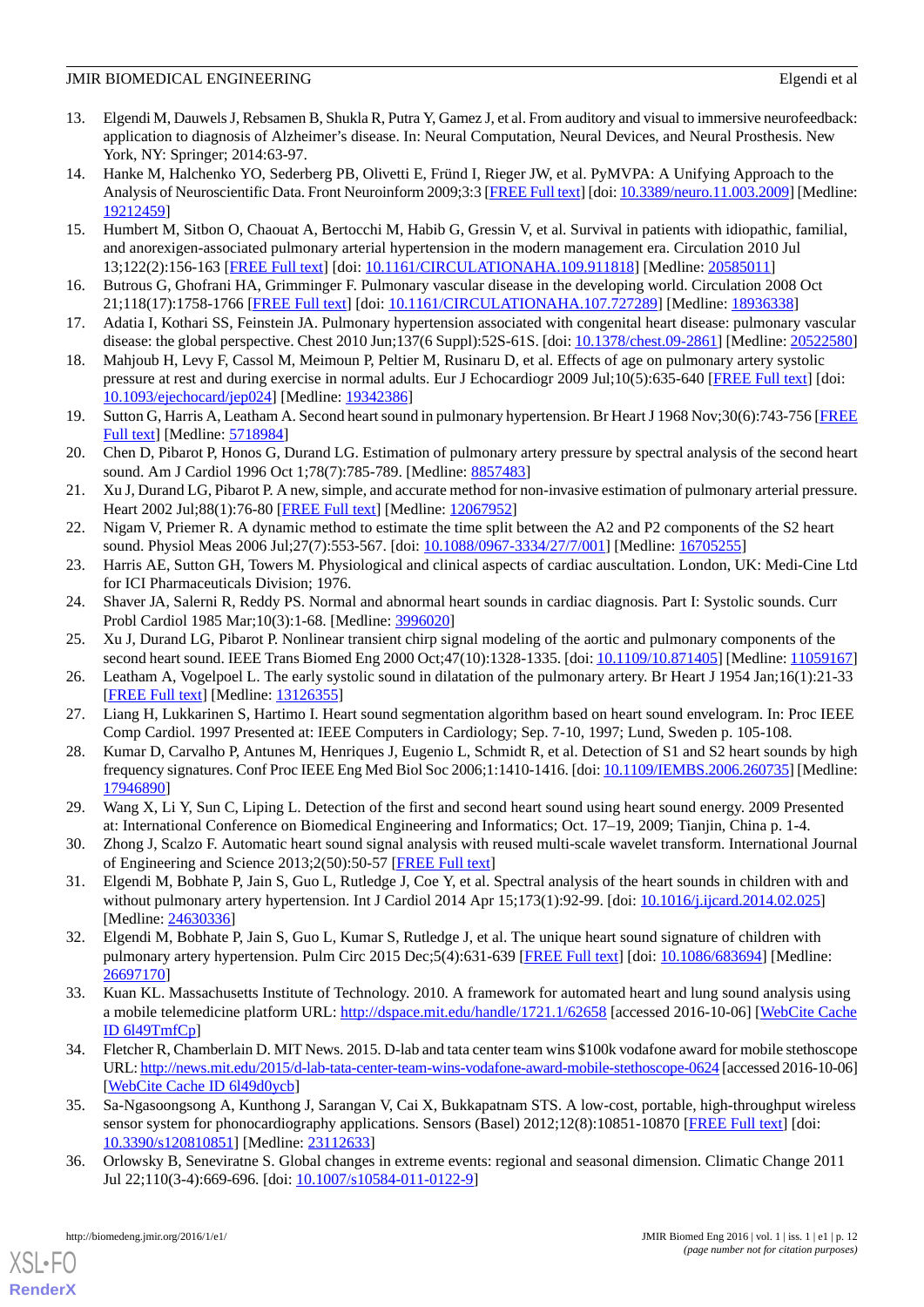- <span id="page-12-0"></span>37. Brearley M. Cooling Methods to Prevent Heat-Related Illness in the Workplace. Workplace Health Saf 2016 Feb;64(2):80. [doi: [10.1177/2165079915613353](http://dx.doi.org/10.1177/2165079915613353)] [Medline: [26585173\]](http://www.ncbi.nlm.nih.gov/entrez/query.fcgi?cmd=Retrieve&db=PubMed&list_uids=26585173&dopt=Abstract)
- <span id="page-12-2"></span><span id="page-12-1"></span>38. Lundgren K, Kuklane K, Gao C, Holmér I. Effects of heat stress on working populations when facing climate change. Ind Health 2013;51(1):3-15 [\[FREE Full text\]](http://joi.jlc.jst.go.jp/DN/JST.JSTAGE/indhealth/2012-0089?from=PubMed) [Medline: [23411752](http://www.ncbi.nlm.nih.gov/entrez/query.fcgi?cmd=Retrieve&db=PubMed&list_uids=23411752&dopt=Abstract)]
- <span id="page-12-3"></span>39. Carter R, Cheuvront SN, Williams JO, Kolka MA, Stephenson LA, Sawka MN, et al. Epidemiology of hospitalizations and deaths from heat illness in soldiers. Med Sci Sports Exerc 2005 Aug;37(8):1338-1344. [Medline: [16118581](http://www.ncbi.nlm.nih.gov/entrez/query.fcgi?cmd=Retrieve&db=PubMed&list_uids=16118581&dopt=Abstract)]
- <span id="page-12-4"></span>40. Xiang J, Hansen A, Pisaniello D, Bi P. Extreme heat and occupational heat illnesses in South Australia, 2001-2010. Occup Environ Med 2015 Aug;72(8):580-586. [doi: [10.1136/oemed-2014-102706\]](http://dx.doi.org/10.1136/oemed-2014-102706) [Medline: [26081622\]](http://www.ncbi.nlm.nih.gov/entrez/query.fcgi?cmd=Retrieve&db=PubMed&list_uids=26081622&dopt=Abstract)
- <span id="page-12-5"></span>41. Xiang J, Bi P, Pisaniello D, Hansen A. The impact of heatwaves on workers' health and safety in Adelaide, South Australia. Environ Res 2014 Aug;133:90-95. [doi: [10.1016/j.envres.2014.04.042](http://dx.doi.org/10.1016/j.envres.2014.04.042)] [Medline: [24906072\]](http://www.ncbi.nlm.nih.gov/entrez/query.fcgi?cmd=Retrieve&db=PubMed&list_uids=24906072&dopt=Abstract)
- <span id="page-12-6"></span>42. Moran DS, Erlich T, Epstein Y. The heat tolerance test: an efficient screening tool for evaluating susceptibility to heat. J Sport Rehabil 2007 Aug;16(3):215-221. [Medline: [17923727\]](http://www.ncbi.nlm.nih.gov/entrez/query.fcgi?cmd=Retrieve&db=PubMed&list_uids=17923727&dopt=Abstract)
- <span id="page-12-7"></span>43. Binkley HM, Beckett J, Casa DJ, Kleiner DM, Plummer PE. National Athletic Trainers' Association Position Statement: Exertional Heat Illnesses. J Athl Train 2002 Sep;37(3):329-343 [[FREE Full text](http://europepmc.org/abstract/MED/12937591)] [Medline: [12937591\]](http://www.ncbi.nlm.nih.gov/entrez/query.fcgi?cmd=Retrieve&db=PubMed&list_uids=12937591&dopt=Abstract)
- <span id="page-12-8"></span>44. Casa DJ, Becker SM, Ganio MS, Brown CM, Yeargin SW, Roti MW, et al. Validity of devices that assess body temperature during outdoor exercise in the heat. J Athl Train 2007;42(3):333-342 [\[FREE Full text\]](http://europepmc.org/abstract/MED/18059987) [Medline: [18059987](http://www.ncbi.nlm.nih.gov/entrez/query.fcgi?cmd=Retrieve&db=PubMed&list_uids=18059987&dopt=Abstract)]
- <span id="page-12-9"></span>45. Bruce-Low SS, Cotterrell D, Jones GE. Heart rate variability during high ambient heat exposure. Aviat Space Environ Med 2006 Sep;77(9):915-920. [Medline: [16964740\]](http://www.ncbi.nlm.nih.gov/entrez/query.fcgi?cmd=Retrieve&db=PubMed&list_uids=16964740&dopt=Abstract)
- <span id="page-12-10"></span>46. Yamamoto S, Iwamoto M, Inoue M, Harada N. Evaluation of the effect of heat exposure on the autonomic nervous system by heart rate variability and urinary catecholamines. J Occup Health 2007 May;49(3):199-204 [\[FREE Full text\]](http://joi.jlc.jst.go.jp/JST.JSTAGE/joh/49.199?from=PubMed) [Medline: [17575400](http://www.ncbi.nlm.nih.gov/entrez/query.fcgi?cmd=Retrieve&db=PubMed&list_uids=17575400&dopt=Abstract)]
- <span id="page-12-12"></span><span id="page-12-11"></span>47. Galloway SD, Maughan RJ. Effects of ambient temperature on the capacity to perform prolonged cycle exercise in man. Med Sci Sports Exerc 1997 Sep;29(9):1240-1249. [Medline: [9309637](http://www.ncbi.nlm.nih.gov/entrez/query.fcgi?cmd=Retrieve&db=PubMed&list_uids=9309637&dopt=Abstract)]
- 48. Crandall CG, Johnson JM, Convertino VA, Raven PB, Engelke KA. Altered thermoregulatory responses after 15 days of head-down tilt. J Appl Physiol (1985) 1994 Oct;77(4):1863-1867. [Medline: [7836211](http://www.ncbi.nlm.nih.gov/entrez/query.fcgi?cmd=Retrieve&db=PubMed&list_uids=7836211&dopt=Abstract)]
- <span id="page-12-14"></span><span id="page-12-13"></span>49. Rowell LB, Marx HJ, Bruce RA, Conn RD, Kusumi F. Reductions in cardiac output, central blood volume, and stroke volume with thermal stress in normal men during exercise. J Clin Invest 1966 Nov;45(11):1801-1816 [\[FREE Full text\]](http://europepmc.org/abstract/MED/5926447) [doi: [10.1172/JCI105484](http://dx.doi.org/10.1172/JCI105484)] [Medline: [5926447\]](http://www.ncbi.nlm.nih.gov/entrez/query.fcgi?cmd=Retrieve&db=PubMed&list_uids=5926447&dopt=Abstract)
- 50. Rubin SA. Core temperature regulation of heart rate during exercise in humans. J Appl Physiol (1985) 1987 May;62(5):1997-2002. [Medline: [3597272](http://www.ncbi.nlm.nih.gov/entrez/query.fcgi?cmd=Retrieve&db=PubMed&list_uids=3597272&dopt=Abstract)]
- <span id="page-12-15"></span>51. Lisman P, Kazman JB, O'Connor FG, Heled Y, Deuster PA. Heat tolerance testing: association between heat intolerance and anthropometric and fitness measurements. Mil Med 2014 Nov;179(11):1339-1346. [doi: [10.7205/MILMED-D-14-00169](http://dx.doi.org/10.7205/MILMED-D-14-00169)] [Medline: [25373064](http://www.ncbi.nlm.nih.gov/entrez/query.fcgi?cmd=Retrieve&db=PubMed&list_uids=25373064&dopt=Abstract)]
- <span id="page-12-16"></span>52. Elgendi M, Norton I, Brearley M, Fletcher R, Abbott D, Lovell NH, et al. Towards Investigating Global Warming Impact on Human Health Using Derivatives of Photoplethysmogram Signals. Int J Environ Res Public Health 2015 Oct;12(10):12776-12791 [\[FREE Full text\]](http://www.mdpi.com/resolver?pii=ijerph121012776) [doi: [10.3390/ijerph121012776\]](http://dx.doi.org/10.3390/ijerph121012776) [Medline: [26473907](http://www.ncbi.nlm.nih.gov/entrez/query.fcgi?cmd=Retrieve&db=PubMed&list_uids=26473907&dopt=Abstract)]
- <span id="page-12-18"></span><span id="page-12-17"></span>53. Elgendi M, Norton I, Brearley M, Abbott D, Schuurmans D. Systolic peak detection in acceleration photoplethysmograms measured from emergency responders in tropical conditions. PLoS One 2013;8(10):e76585 [[FREE Full text\]](http://dx.plos.org/10.1371/journal.pone.0076585) [doi: [10.1371/journal.pone.0076585\]](http://dx.doi.org/10.1371/journal.pone.0076585) [Medline: [24167546](http://www.ncbi.nlm.nih.gov/entrez/query.fcgi?cmd=Retrieve&db=PubMed&list_uids=24167546&dopt=Abstract)]
- <span id="page-12-20"></span><span id="page-12-19"></span>54. Tamura T, Maeda Y, Sekine M, Yoshida M. Wearable Photoplethysmographic Sensors—Past and Present. Electronics 2014 Apr 23;3(2):282-302. [doi: [10.3390/electronics3020282\]](http://dx.doi.org/10.3390/electronics3020282)
- 55. Seki H. Classification of wave contour by first and second derivative of plethysmogram (in Japanese). Pulse Wave 1977;7(42):42-50.
- <span id="page-12-21"></span>56. Edwards J. Taking the pulse of pulse oximetry in Africa. CMAJ 2012 Mar 20;184(5):E244-E245 [[FREE Full text\]](http://www.cmaj.ca/cgi/pmidlookup?view=long&pmid=22353586) [doi: [10.1503/cmaj.109-4121](http://dx.doi.org/10.1503/cmaj.109-4121)] [Medline: [22353586\]](http://www.ncbi.nlm.nih.gov/entrez/query.fcgi?cmd=Retrieve&db=PubMed&list_uids=22353586&dopt=Abstract)
- <span id="page-12-22"></span>57. Kwok AC, Funk LM, Baltaga R, Lipsitz SR, Merry AF, Dziekan G, et al. Implementation of the World Health Organization surgical safety checklist, including introduction of pulse oximetry, in a resource-limited setting. Ann Surg 2013 Apr;257(4):633-639. [doi: [10.1097/SLA.0b013e3182777fa4\]](http://dx.doi.org/10.1097/SLA.0b013e3182777fa4) [Medline: [23207242\]](http://www.ncbi.nlm.nih.gov/entrez/query.fcgi?cmd=Retrieve&db=PubMed&list_uids=23207242&dopt=Abstract)
- <span id="page-12-24"></span><span id="page-12-23"></span>58. Lozano R, Naghavi M, Foreman K, Lim S, Shibuya K, Aboyans V, de Vaccaro Karen Courville, Des Jarlais Don C, et al. Global and regional mortality from 235 causes of death for 20 age groups in 1990 and 2010: a systematic analysis for the Global Burden of Disease Study 2010. Lancet 2012 Dec 15;380(9859):2095-2128. [doi: [10.1016/S0140-6736\(12\)61728-0](http://dx.doi.org/10.1016/S0140-6736(12)61728-0)] [Medline: [23245604](http://www.ncbi.nlm.nih.gov/entrez/query.fcgi?cmd=Retrieve&db=PubMed&list_uids=23245604&dopt=Abstract)]
- 59. Hutcheon JA, Lisonkova S, Joseph KS. Epidemiology of pre-eclampsia and the other hypertensive disorders of pregnancy. Best Pract Res Clin Obstet Gynaecol 2011 Aug;25(4):391-403. [doi: [10.1016/j.bpobgyn.2011.01.006](http://dx.doi.org/10.1016/j.bpobgyn.2011.01.006)] [Medline: [21333604\]](http://www.ncbi.nlm.nih.gov/entrez/query.fcgi?cmd=Retrieve&db=PubMed&list_uids=21333604&dopt=Abstract)
- 60. Wagner LK. Diagnosis and management of preeclampsia. Am Fam Physician 2004 Dec 15;70(12):2317-2324 [[FREE Full](http://www.aafp.org/link_out?pmid=15617295) [text](http://www.aafp.org/link_out?pmid=15617295)] [Medline: [15617295](http://www.ncbi.nlm.nih.gov/entrez/query.fcgi?cmd=Retrieve&db=PubMed&list_uids=15617295&dopt=Abstract)]
- 61. Payne BA, Hutcheon JA, Dunsmuir D, Cloete G, Dumont G, Hall D, et al. Assessing the incremental value of blood oxygen saturation (SpO(2)) in the miniPIERS (Pre-eclampsia Integrated Estimate of RiSk) Risk Prediction Model. J Obstet Gynaecol Can 2015 Jan;37(1):16-24. [Medline: [25764032](http://www.ncbi.nlm.nih.gov/entrez/query.fcgi?cmd=Retrieve&db=PubMed&list_uids=25764032&dopt=Abstract)]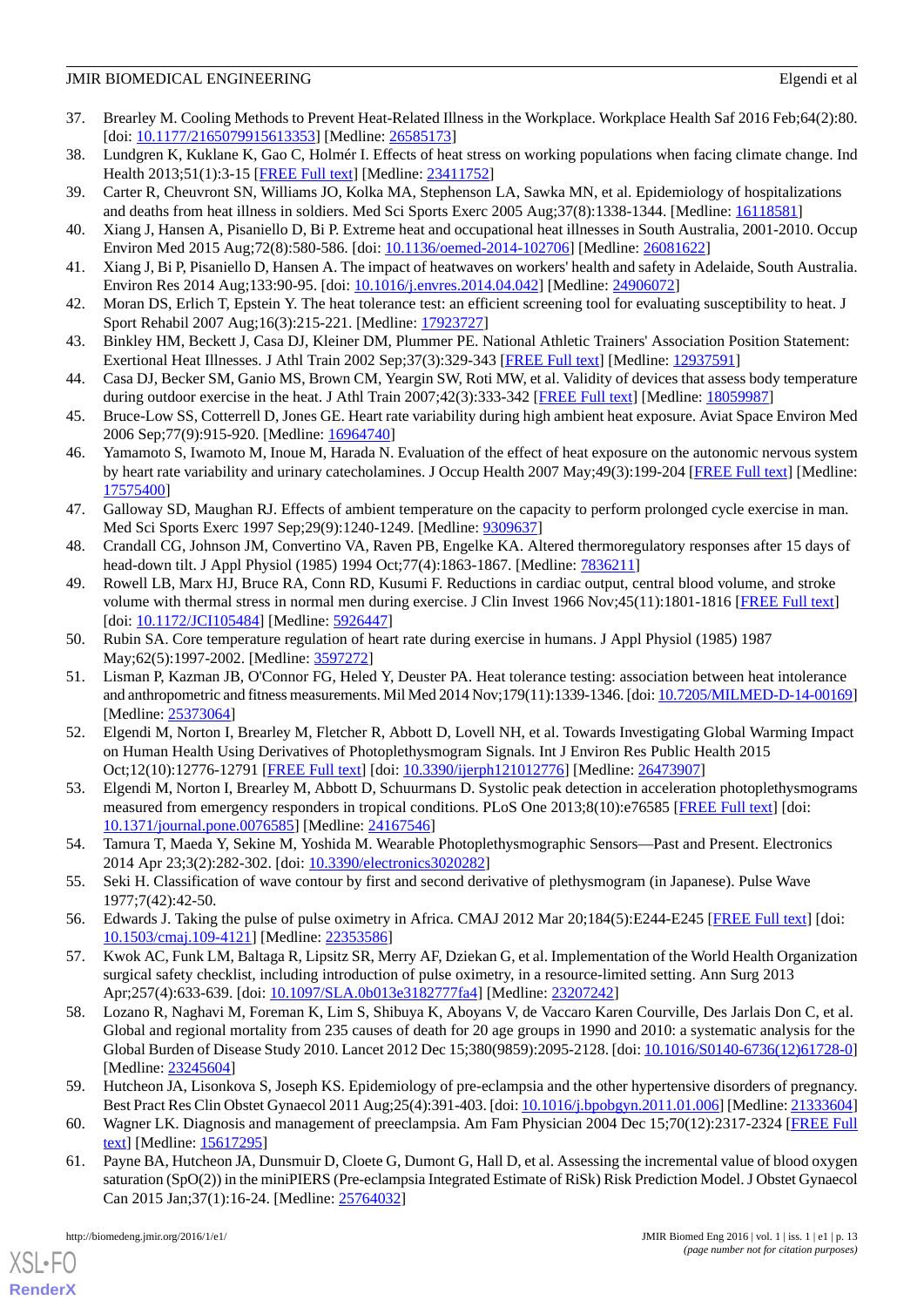- <span id="page-13-0"></span>62. Kyriacou PA, Moye AR, Choi DM, Langford RM, Jones DP. Investigation of the human oesophagus as a new monitoring site for blood oxygen saturation. Physiol Meas 2001 Feb;22(1):223-232. [Medline: [11236883](http://www.ncbi.nlm.nih.gov/entrez/query.fcgi?cmd=Retrieve&db=PubMed&list_uids=11236883&dopt=Abstract)]
- <span id="page-13-2"></span><span id="page-13-1"></span>63. Webster JG. Electrical measurement, signal processing and displays. Boca Raton, FL: CRC Press; 2004.
- <span id="page-13-3"></span>64. Shafique M, Kyriacou PA. Photoplethysmographic signals and blood oxygen saturation values during artificial hypothermia in healthy volunteers. Physiol Meas 2012 Dec;33(12):2065-2078. [doi: [10.1088/0967-3334/33/12/2065\]](http://dx.doi.org/10.1088/0967-3334/33/12/2065) [Medline: [23171523](http://www.ncbi.nlm.nih.gov/entrez/query.fcgi?cmd=Retrieve&db=PubMed&list_uids=23171523&dopt=Abstract)]
- 65. Payne BA, Hutcheon JA, Ansermino JM, Hall DR, Bhutta ZA, Bhutta SZ, miniPIERS Study Working Group. A risk prediction model for the assessment and triage of women with hypertensive disorders of pregnancy in low-resourced settings: the miniPIERS (Pre-eclampsia Integrated Estimate of RiSk) multi-country prospective cohort study. PLoS Med 2014 Jan;11(1):e1001589 [\[FREE Full text\]](http://dx.plos.org/10.1371/journal.pmed.1001589) [doi: [10.1371/journal.pmed.1001589\]](http://dx.doi.org/10.1371/journal.pmed.1001589) [Medline: [24465185\]](http://www.ncbi.nlm.nih.gov/entrez/query.fcgi?cmd=Retrieve&db=PubMed&list_uids=24465185&dopt=Abstract)
- <span id="page-13-5"></span><span id="page-13-4"></span>66. Meek PD, McKeithan K, Schumock GT. Economic considerations in Alzheimer's disease. Pharmacotherapy 1998;18(2 Pt 2):68-73; discussion 79. [Medline: [9543467](http://www.ncbi.nlm.nih.gov/entrez/query.fcgi?cmd=Retrieve&db=PubMed&list_uids=9543467&dopt=Abstract)]
- <span id="page-13-6"></span>67. Brookmeyer R, Johnson E, Ziegler-Graham K, Arrighi HM. Forecasting the global burden of Alzheimer's disease. Alzheimers Dement 2007 Jul;3(3):186-191. [doi: [10.1016/j.jalz.2007.04.381](http://dx.doi.org/10.1016/j.jalz.2007.04.381)] [Medline: [19595937](http://www.ncbi.nlm.nih.gov/entrez/query.fcgi?cmd=Retrieve&db=PubMed&list_uids=19595937&dopt=Abstract)]
- <span id="page-13-7"></span>68. Förstl H, Kurz A. Clinical features of Alzheimer's disease. Eur Arch Psychiatry Clin Neurosci 1999;249(6):288-290. [Medline: [10653284](http://www.ncbi.nlm.nih.gov/entrez/query.fcgi?cmd=Retrieve&db=PubMed&list_uids=10653284&dopt=Abstract)]
- <span id="page-13-8"></span>69. Shute V, Ventura M, Ke F. The power of play: The effects of Portal 2 and Lumosity on cognitive and noncognitive skills. Computers & Education 2015 Jan;80:58-67. [doi: [10.1016/j.compedu.2014.08.013](http://dx.doi.org/10.1016/j.compedu.2014.08.013)]
- <span id="page-13-9"></span>70. AlRomi A, AlOfisan G, AlRomi N, AlMagooshi S, Al-wabil A. Requirements engineering of ambient assisted living technologies for people with Alzheimer's. In: HCI International 2015-Posters Extended Abstracts. Switzerland: Springer; 2015:381-387.
- <span id="page-13-10"></span>71. Schalk G, McFarland DJ, Hinterberger T, Birbaumer N, Wolpaw JR. BCI2000: a general-purpose brain-computer interface (BCI) system. IEEE Trans Biomed Eng 2004 Jun;51(6):1034-1043. [doi: [10.1109/TBME.2004.827072\]](http://dx.doi.org/10.1109/TBME.2004.827072) [Medline: [15188875](http://www.ncbi.nlm.nih.gov/entrez/query.fcgi?cmd=Retrieve&db=PubMed&list_uids=15188875&dopt=Abstract)]
- <span id="page-13-11"></span>72. McMahan T, Parberry I, Parsons TD. Modality specific assessment of video game player's experience using the Emotiv. Entertainment Computing 2015 Mar;7:1-6. [doi: [10.1016/j.entcom.2015.03.001](http://dx.doi.org/10.1016/j.entcom.2015.03.001)]
- <span id="page-13-12"></span>73. O'Regan S, Faul S, Marnane W. Automatic detection of EEG artefacts arising from head movements using EEG and gyroscope signals. Med Eng Phys 2013 Jul;35(7):867-874; discussion 867. [doi: [10.1016/j.medengphy.2012.08.017\]](http://dx.doi.org/10.1016/j.medengphy.2012.08.017) [Medline: [23018030](http://www.ncbi.nlm.nih.gov/entrez/query.fcgi?cmd=Retrieve&db=PubMed&list_uids=23018030&dopt=Abstract)]
- <span id="page-13-13"></span>74. Cichocki A, Shishkin SL, Musha T, Leonowicz Z, Asada T, Kurachi T. EEG filtering based on blind source separation (BSS) for early detection of Alzheimer's disease. Clin Neurophysiol 2005 Mar;116(3):729-737. [doi: [10.1016/j.clinph.2004.09.017\]](http://dx.doi.org/10.1016/j.clinph.2004.09.017) [Medline: [15721088](http://www.ncbi.nlm.nih.gov/entrez/query.fcgi?cmd=Retrieve&db=PubMed&list_uids=15721088&dopt=Abstract)]
- <span id="page-13-14"></span>75. Latchoumane CF, Vialatte FB, Solé-Casals J, Maurice M, Wimalaratna SR, Hudson N, et al. Multiway array decomposition analysis of EEGs in Alzheimer's disease. J Neurosci Methods 2012 May 30;207(1):41-50. [doi: [10.1016/j.jneumeth.2012.03.005\]](http://dx.doi.org/10.1016/j.jneumeth.2012.03.005) [Medline: [22480988\]](http://www.ncbi.nlm.nih.gov/entrez/query.fcgi?cmd=Retrieve&db=PubMed&list_uids=22480988&dopt=Abstract)
- <span id="page-13-15"></span>76. Gallego-Jutglà E, Elgendi M, Vialatte F, Solé-Casals J, Cichocki A, Latchoumane C, et al. Diagnosis of Alzheimer's disease from EEG by means of synchrony measures in optimized frequency bands. Conf Proc IEEE Eng Med Biol Soc 2012;2012:4266-4270. [doi: [10.1109/EMBC.2012.6346909](http://dx.doi.org/10.1109/EMBC.2012.6346909)] [Medline: [23366870](http://www.ncbi.nlm.nih.gov/entrez/query.fcgi?cmd=Retrieve&db=PubMed&list_uids=23366870&dopt=Abstract)]
- 77. Gallego-Jutglà E, Solé-Casals J, Vialatte FB, Elgendi M, Cichocki A, Dauwels J. A hybrid feature selection approach for the early diagnosis of Alzheimer's disease. J Neural Eng 2015 Feb;12(1):016018. [doi: [10.1088/1741-2560/12/1/016018\]](http://dx.doi.org/10.1088/1741-2560/12/1/016018) [Medline: [25605667](http://www.ncbi.nlm.nih.gov/entrez/query.fcgi?cmd=Retrieve&db=PubMed&list_uids=25605667&dopt=Abstract)]

## **Abbreviations**

**APG:** acceleration photoplethysmogram **AD:** Alzheimer's disease **BCT:** body core temperature **BSP:** biomedical signal processing **ECG:** electrocardiogram **EEG:** electroencephalogram **EMG:** electromyogram **HR:** heart rate **HRV:** heart rate variability **LMICs:** low- and middle-income countries **MCI:** mild cognitive impairment **NCD:** noncommunicable diseases **PAH:** pulmonary arterial hypertension **POC:** point-of-care **PPG:** photoplethysmogram **PE:** preeclampsia **SMCRAS:** Simplicity, Mining, Connecting, Reliability, Affordability, and Scalability